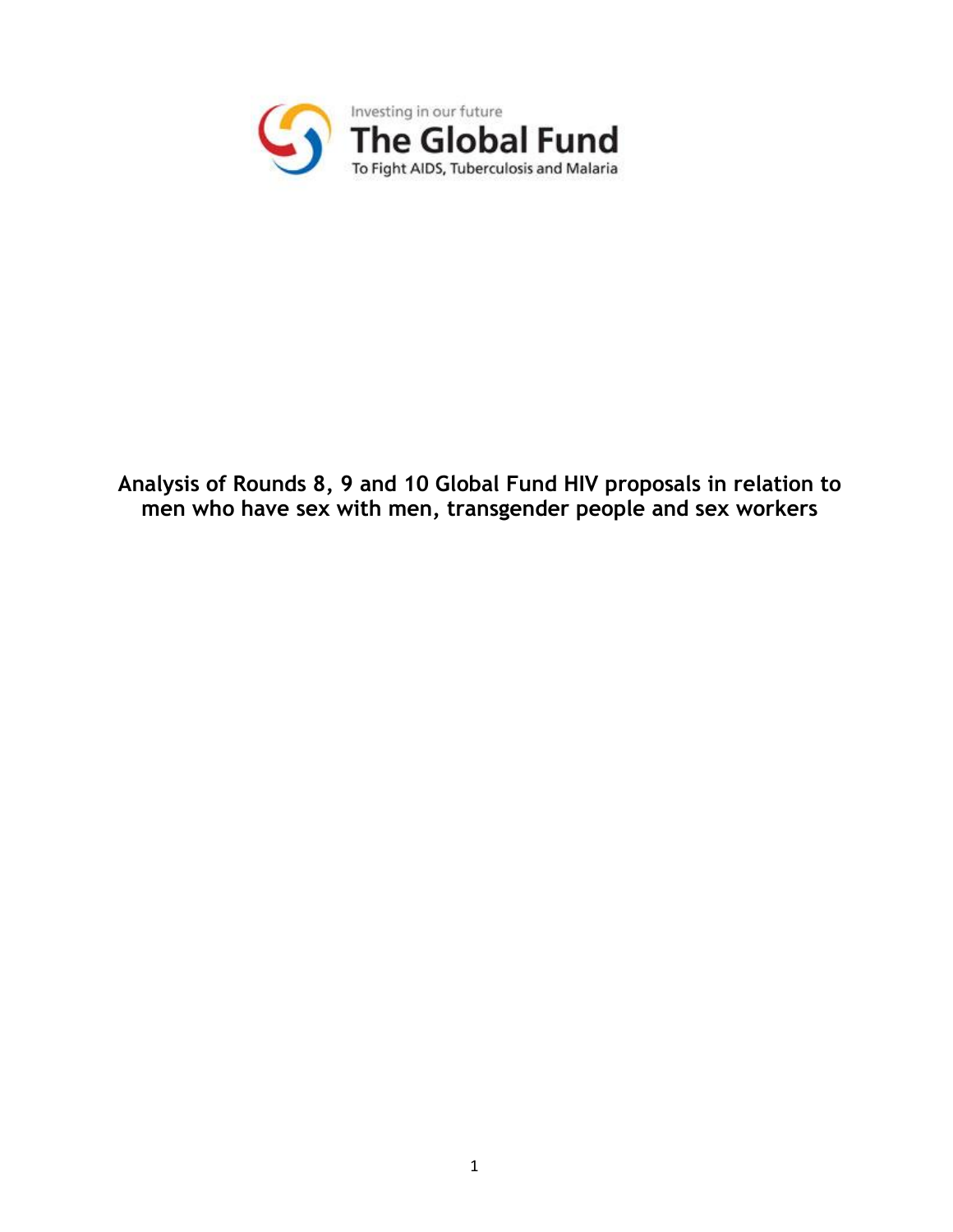#### **Acknowledgments**

Report and Analysis: Aleksey Gurkin

Methodology: Adam Graham

Supervision: Andy Seale

Review and Inputs: Mary Ann Lansang, Jamie Bridge, Parijat Baijal, Francoise Ndayishimiye, Jeff Lazarus, Ombeni Mwerinde, Michael Olszak, Bryan Morris, Knowledge Management Unit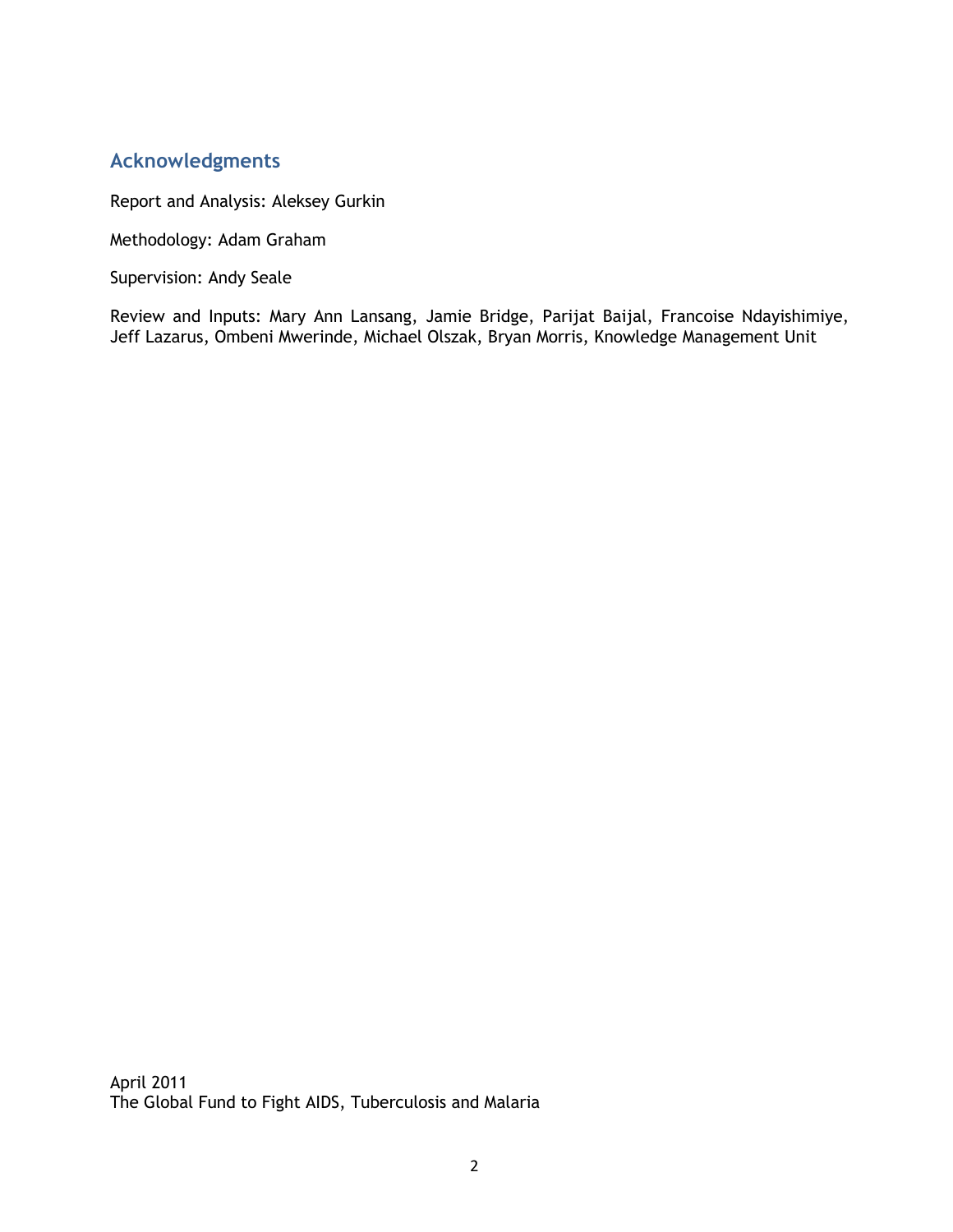# **Table of Contents**

| 4.2.1 COUNTRY-LEVEL GOVERNANCE AND SEXUAL ORIENTATION AND GENDER IDENTITY: REPRESENTATION ON     |
|--------------------------------------------------------------------------------------------------|
| 4.2.2 IMPROVING THE EVIDENCE BASE AND "KNOWING" THE EPIDEMIC: POPULATION SIZE AND HIV PREVALENCE |
|                                                                                                  |
|                                                                                                  |
|                                                                                                  |
|                                                                                                  |
|                                                                                                  |
|                                                                                                  |
|                                                                                                  |
| 5. ANALYSIS OF TRENDS IN ROUND 10 DEDICATED MOST AT RISK POPULATIONS RESERVE  25                 |
|                                                                                                  |
|                                                                                                  |
|                                                                                                  |
|                                                                                                  |
|                                                                                                  |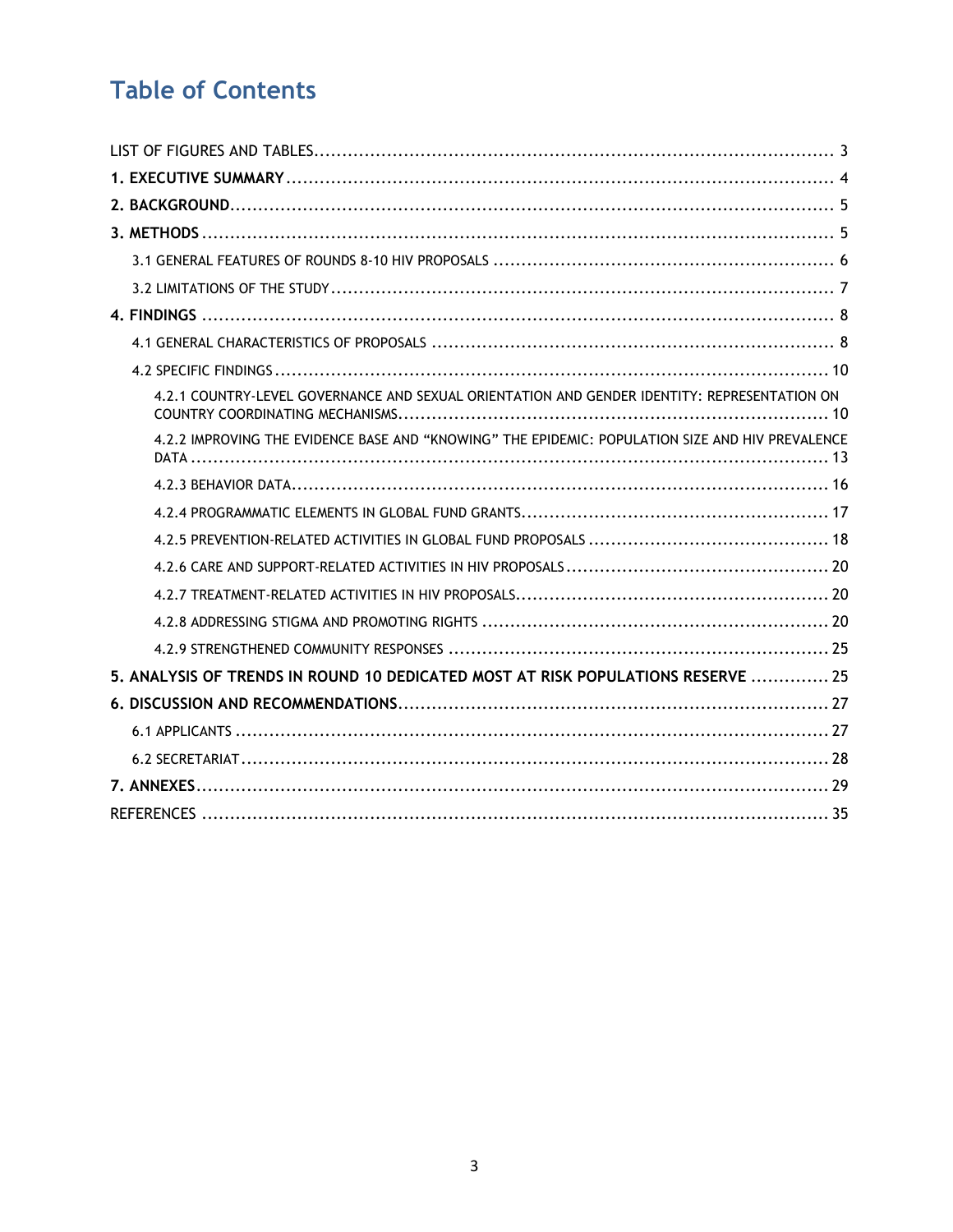# <span id="page-3-0"></span>**List of Figures and Tables**

| TABLE 2: Number of proposals including at least one element related to sexual orientation and /or                                                                                                               |
|-----------------------------------------------------------------------------------------------------------------------------------------------------------------------------------------------------------------|
| FIGURE 1: Proportion of CCMs with sector representation by groups clearly working with population  10                                                                                                           |
|                                                                                                                                                                                                                 |
| FIGURE 3: Proportion of proposals including at least one activity related to prevention, care and support,<br>treatment, or addressing stigma/rights promotion:by round, funding status  15                     |
| FIGURE 4: Proportion of proposals including at least one prevention-related activity: by round,                                                                                                                 |
| FIGURE 5: Proportion of proposals including at least one care and support activity: by round, population                                                                                                        |
| FIGURE 6: Proportion of proposals including at least one treatment tool or service activity: by round,                                                                                                          |
| FIGURE 7: Proportion of proposals including at least one stigma or rights promotion-related activity: by                                                                                                        |
| FIGURE 8: Proportion of proposals including at least one community systems strengthening element: by                                                                                                            |
| TABLE 3: Summary of recommendations related to Most at Risk Populations funding                                                                                                                                 |
| FIGURE 9: Proportion of MARPs channel and general HIV proposals including at least one activity related<br>to prevention, care and support, treatment, or addressing stigma/rights promotion: by round, funding |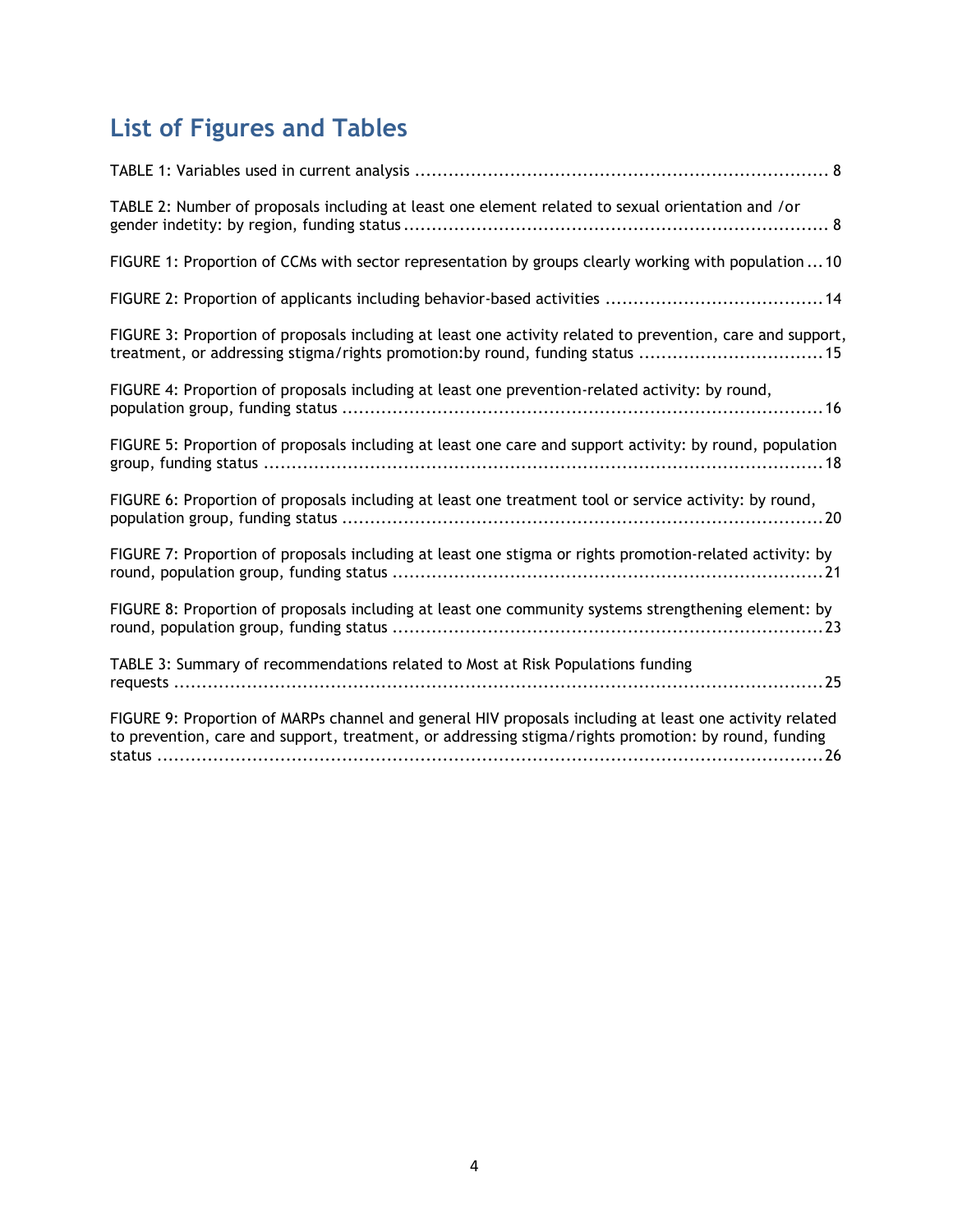## <span id="page-4-0"></span>**1. Executive Summary**

This report is an analysis of HIV proposals received in the Global Fund Rounds 8, 9 and 10 in relation to interventions that focus on men who have sex with men (MSM), transgender people and sex workers.

The report explores how Global Fund applicants seek to address the three target populations in each of the three funding Rounds. The report identifies trends in proposals alongside key opportunities and challenges that may be useful to future applicants.

Out of 247 HIV proposals analyzed 191 (77.3 percent) included at least one element targeting one or more of the three populations.

Representation of the three populations in the proposal development process was assessed through analyzing levels of Country Coordinating Mechanism (CCM) membership over the three rounds.

Over the three rounds applicants were most likely to focus their proposed activities within populations of MSM and sex workers, with less attention given to the needs of transgender populations. Only 19 proposals (7.7 percent) out of 247 HIV proposals analyzed provided prevalence data for transgender populations. However, the proportion of funded proposals that included prevention activities aimed at transgender population grew from 6 percent in Round 8, to 20 and 22 percent in Rounds 9 and 10 respectively.

There was an increase between the three rounds in the proportion of proposals recommended for funding that included at least one activity addressing stigma reduction and/or rights promotion. In each round the proportion of proposals that included a focus on stigma reduction and/or promoting rights was higher among proposals recommended for funding than for all proposals received.

The proportion of proposals that include population size estimates related to the three population groups increased over the three rounds from 24 percent in Round 8 to 32 percent in Round 10 and those that included prevalence data increased from 25 to 40 percent. Although some applicants experience challenges in providing statistical data related to HIV and the three target populations, due to their marginalization and stigmatization, several proposals were funded in each round with no baseline data on the assumption that the baseline would be established during the first phase of grant implementation.

In Rounds 9 and 10 more proposals that included community system strengthening (CSS) elements related to the three key population groups were recommended for funding by the Technical Review Panel (TRP) than in Round 8.

Comparative analysis of proposals received through a dedicated funding reserve for most at risk populations (MARPs Reserve), which was established in Round 10, and those HIV proposals received through the regular funding channel, has been carried out for the first time. One of the findings revealed that approved MARPs Reserve proposals contained 11 percent more activities related to prevention, care and support, and to addressing stigma, targeting the three key populations than general HIV proposals and that these activities were described in greater detail within MARPS Reserve proposals.

Data presented in this report suggests that applicants will have a higher success rate at technical review if they: include activities to strengthen or build epidemiological data; include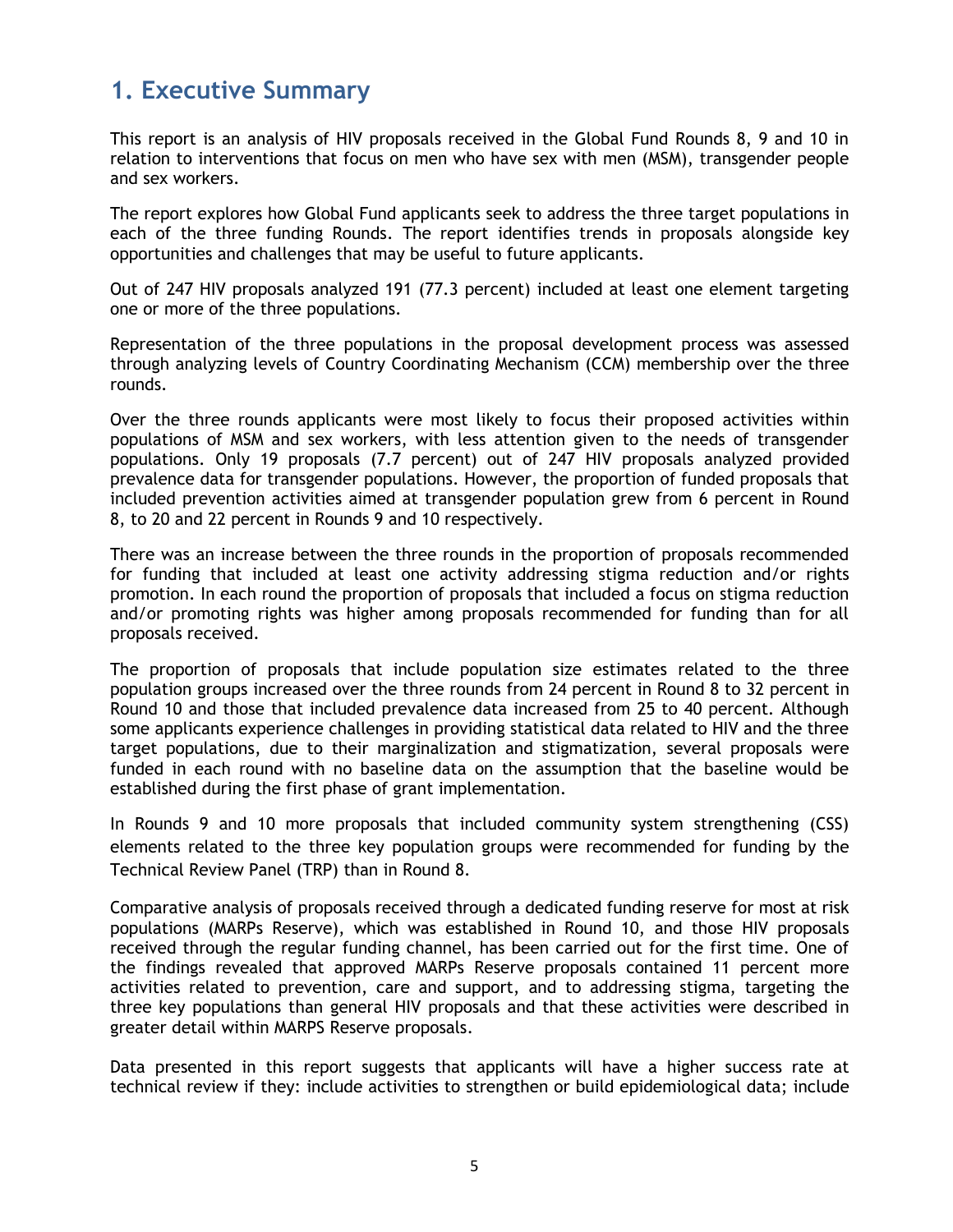targeted community systems strengthening activities; and, ensure an emphasis on supporting enabling social and political environments.

The report also recommends that the Secretariat supports implementing partners by: further enhancing the application process to give more specific guidance related to the target populations; continuing to build and enhance the capacity of the Technical Review Panel in relation to the target populations; sharing lessons learned from previous funding rounds including models of good practice; and, by proactively engaging with partners to address data and programmatic gaps.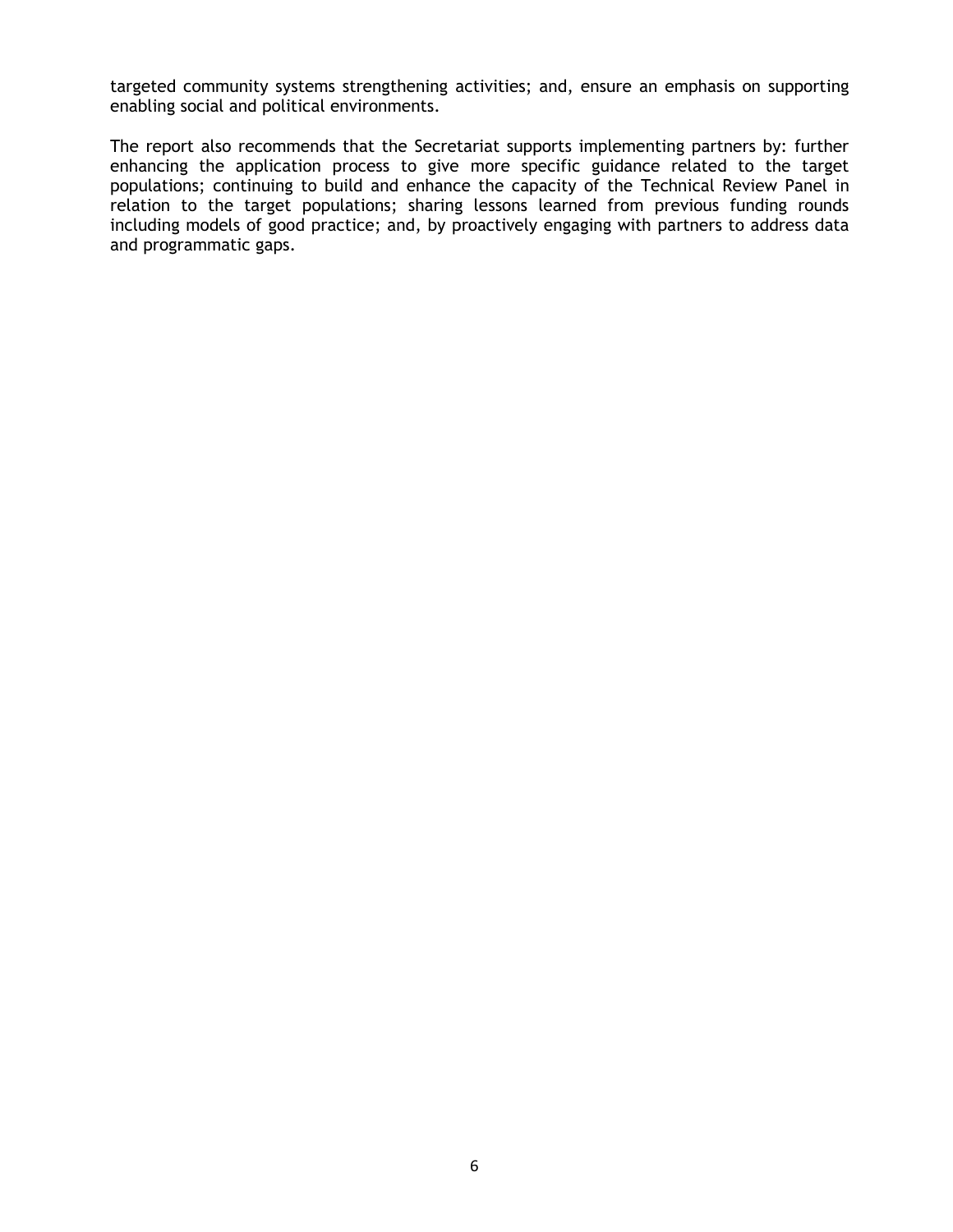## <span id="page-6-0"></span>**2. Background**

The Global Fund Strategy in relation to Sexual Orientation and Gender Identities (The SOGI Strategy) was approved by the Global Fund Board at its 19th meeting in May 2009. The Strategy outlines a clear intent to respond to the needs of MSM, transgender people and sex workers:

> The intent of this Strategy is to augment and reinforce the efforts of the Global Fund in realizing outcomes and impact against the three diseases, recognizing the vulnerabilities of MSM, transgender people, and sex workers and recognizing the imperatives to minimize harm. Therefore actions are recommended that can be implemented in ways that are gradual, careful, built upon current positive efforts and good intents, and respectful of the varying contexts in which the Global Fund operates (Global Fund, 2009a).

The SOGI Strategy seeks to realize the potential of initiatives, partners and programming in maximizing HIV-related outcomes for MSM, transgender people and sex workers. The strategy seeks to engage a broad range of the Global Fund partners including civil society, partners in countries, the Technical Review Panel, and the Global Fund Board. This analysis has been carried out by the Global Fund Secretariat as required by Action 12 of the SOGI Strategy. The study seeks to better understand how far Global Fund applicants address MSM, transgender people and sex workers in their HIV proposals.

The study looks to understand how far Global Fund HIV proposals:

- Address the immediate health and welfare needs of MSM, transgender, and female, male, and transgender sex workers – especially in relation to HIV and STI prevention, care and treatment.
- Address structural and rights based issues, including harmful laws and institutional stigma and discrimination that if addressed, would improve access to better health outcomes for MSM, transgender people, and female, male and transgender sex workers.
- Seek to strengthen the current evidence base on MSM, transgender people, and female, male and transgender sex workers.
- Seek to strengthen the capacity of community-based organizations concerned with the three key populations.

## <span id="page-6-1"></span>**3. Methods**

The analysis includes all HIV proposals received in Rounds 8, 9 and 10. A total of 247 proposals were received in the three rounds. The study examines data included in Proposal Form Sections 1-2 on eligibility, Sections 3-5 for HIV components<sup>1</sup> as well as the associated work plan and CCM membership details form. Proposal documents were initially scanned for key words and then

 $\overline{a}$ <sup>1</sup> The optional HSS Section 4B-5B was not included as part of this analysis. A pre-screening of these sections indicates that proposals that were not successful with the main disease component also did not include elements related to sexual orientation and gender identity. Therefore, only the main disease components from non-funded and funded proposals were analyzed.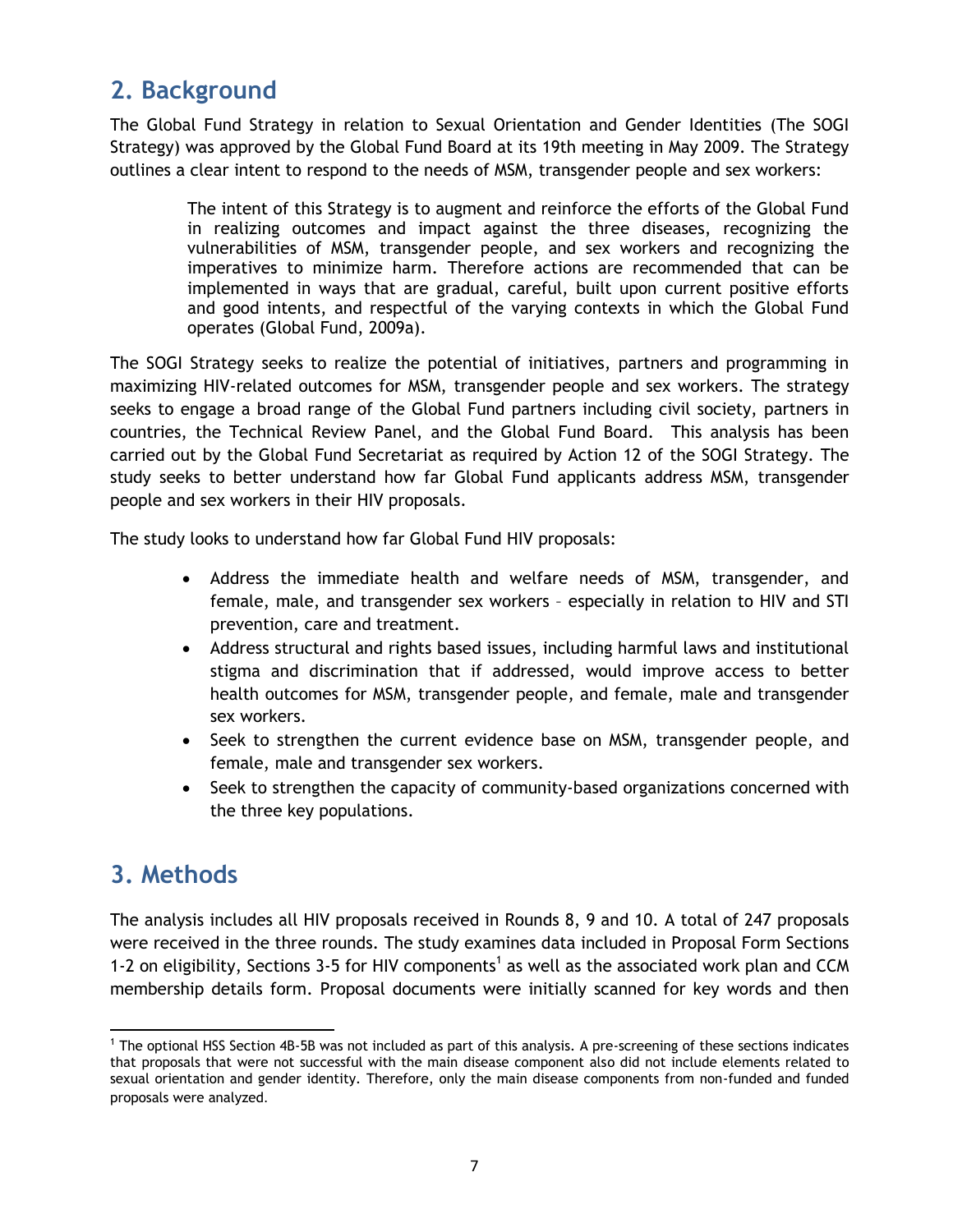screened more thoroughly. Sections of documents were screened manually to capture relevant data. Both the proposal form sections and the work plan were analyzed to identify any synergies or discrepancies between the two. In cases where data appeared in both the proposal form and the work plan it was captured as a single entry to avoid double counting.

The analysis includes proposals that were not recommended for funding by the Technical Review Panel (TRP) and those deemed ineligible by the Secretariat-based Screening Review Panel (SRP)<sup>2</sup>. Therefore, references to "all proposals submitted" or "total proposals" include proposals submitted before they were disqualified by the SRP or rejected following TRP review.

The development of variables for this analysis was based on a review of technical guidance, best practice material and other literature on HIV, health and the three key populations. Commonalities that emerged in the literature review were identified and the resulting variables are captured in the following table. Definitions of the variables are shown in Annex 1.

#### **Table 1: Variables used in current analysis**



#### <span id="page-7-0"></span>**3.1 General features of Rounds 8-10 HIV proposals**

In Round 8, a total of 83 HIV proposals were reviewed for this analysis, out of which 31 were recommended for funding by the TRP. Four Regional Organizations, two non-CCMs and one Regional Coordinating Mechanism were deemed ineligible at the SRP level and 45 other proposals were not recommended for funding by the TRP (See Annex 2).

In Round 9, a total of 80 HIV proposals were reviewed, out of which 30 were recommended for funding by the TRP. Six CCMs and one non-CCM were deemed ineligible at the SRP level and 43 other proposals were not recommended for funding by the TRP (See Annex 2).

 $\ddot{\phantom{a}}$  $2$  The Screening Review Panel is composed of Secretariat staff and assesses the eligibility recommendations produced by Proposal Officers in order to allow a proposal to continue on to the TRP process.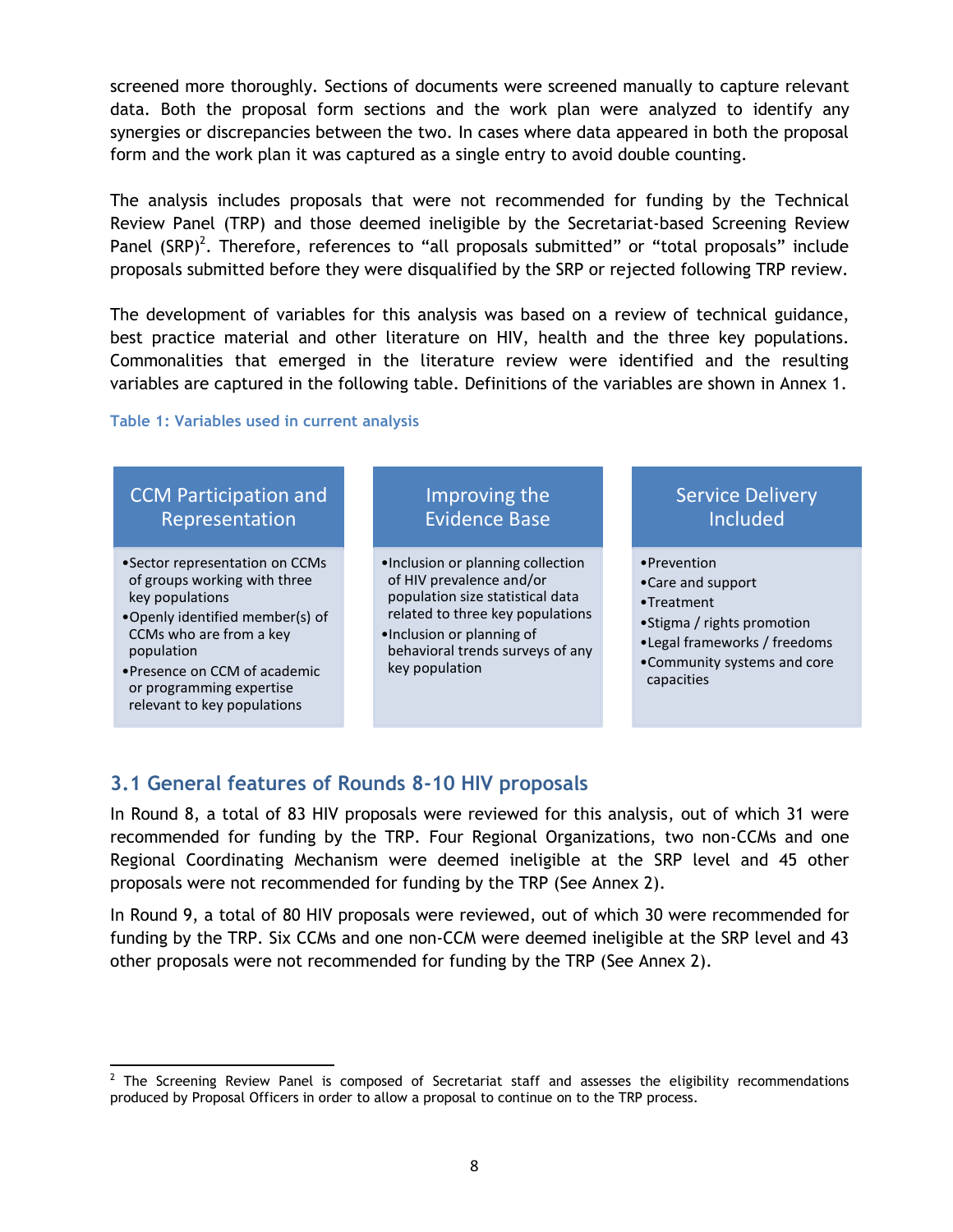In Round 10, a total of 84 HIV proposals were reviewed out of which 32 were recommended for funding by the TRP. Four CCMs and two Regional Organizations were deemed ineligible at the SRP level and 46 proposals were not recommended for funding by the TRP (See Annex 2).

The above numbers include the main disease components only; optional Health Systems Strengthening (HSS) 4b-5b sections were not included in the analysis.

#### <span id="page-8-0"></span>**3.2 Limitations of the Study**

Proposals that are recommended for funding by the TRP and subsequently approved for funding by the Global Fund Board undergo several months of TRP-requested clarifications and grant negotiations administered by the Secretariat. As a result, inclusion or exclusion of activities targeting the three key populations may be influenced during this period. These changes are not captured in this study. In addition, due to time limitations, it was not possible to clarify ambiguous text or sections of proposals with applicants.

There are complexities in quantifying data from qualitative sources. Except for content related to epidemiology, the proposal forms do not always report quantifiable data. Therefore, for the purposes of this analysis a structure was established to interpret the qualitative elements of the proposal form and work plan.

Given the varying degrees of country capacity, proposals are extremely varied in the level of detail and complexity with which they are written. Moreover, the level of detail between the proposal form and work plan is often inconsistent. Hence, both documents were consulted and cross-analyzed to ensure that relevant data on activities targeting key population groups were captured.

While indicators identifying CCM representation may be a good source of information with which to gauge the involvement of key populations in the proposal development process, they may also be misleading. Although it is true that CCMs are often a hub of activity during the proposal development process, there may be individual systems of governance and outreach to certain key groups during the proposal development process that may not be captured in Section 1-2 of the proposal form.

In summary, data in this report should be interpreted as useful in understanding *proposal content* related to the three key population groups as it "comes through the front door" - from data in the application forms received by the Global Fund. This approach offers insight into the initial intentions of applicants rather than insight into subsequent programming or the impact of Global Fund investment.

<span id="page-8-1"></span>Although the report does analyze trends across Rounds 8, 9 and 10, these trends should be interpreted with caution because the cohort of applicants differs from one round to another (both in terms of need and capacity).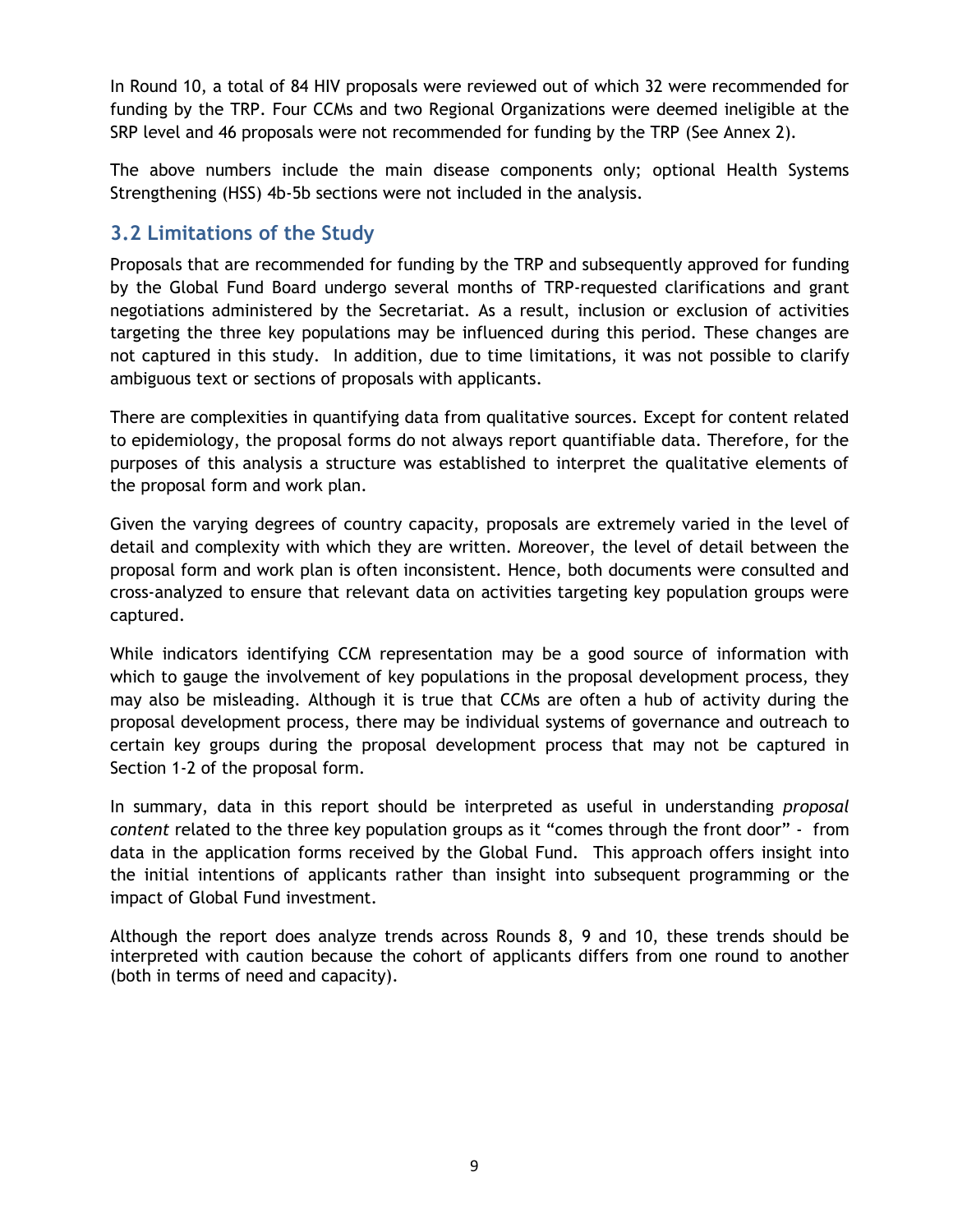## **4. Findings**

#### <span id="page-9-0"></span>**4.1 General Characteristics of Proposals**

The regional breakdown between rounds (Table 2) demonstrates that there are elements related to the three populations included in proposal activities across all regions – there is no region with a complete absence of activities targeting at least one of the three key populations. Out of 247 HIV proposals analyzed 191 (77.3 percent) included at least one element targeting one or more of the three populations.

**Table 2: Number of HIV proposals that included at least one element related to sexual orientation and /or gender identity: by region, by funding status**

| <b>GLOBAL FUND</b><br><b>REGION</b>       | <b>ROUND 8</b>                                |                | <b>ROUND 9</b>                                |                | <b>ROUND 10</b>                               |                  |
|-------------------------------------------|-----------------------------------------------|----------------|-----------------------------------------------|----------------|-----------------------------------------------|------------------|
|                                           | <b>All proposals</b><br>(incl. non<br>funded) | <b>Funded</b>  | <b>All proposals</b><br>(incl. non<br>funded) | <b>Funded</b>  | <b>All proposals</b><br>(incl. non<br>funded) | <b>Funded</b>    |
| Eastern Africa and<br><b>Indian Ocean</b> | 9                                             | 5              | $\overline{4}$                                | $\mathbf{1}$   | $\overline{7}$                                | $\overline{2}$   |
| East Asia Pacific                         | $\overline{7}$                                | 5              | 8                                             | $\overline{4}$ | 5                                             | $\overline{4}$   |
| Eastern Europe and<br><b>Central Asia</b> | 8                                             | $\overline{4}$ | 6                                             | $\overline{4}$ | 13                                            | $\boldsymbol{6}$ |
| Latin America and<br>Caribbean            | 15                                            | $\overline{2}$ | 17                                            | 8              | 14                                            | 6                |
| Middle East and<br>North Africa           | $\overline{4}$                                | $\mathbf{1}$   | 6                                             | $0*$           | 5                                             | $\overline{2}$   |
| Southern Africa                           | 5                                             | $\mathbf{1}$   | 5                                             | $\overline{2}$ | $\overline{7}$                                | $\mathbf{1}$     |
| South West Asia                           | 5                                             | $\overline{0}$ | 6                                             | 3              | $\overline{4}$                                | $\mathbf{1}$     |
| <b>West and Central</b><br>Africa         | 12                                            | 5              | 12                                            | 5              | $\overline{7}$                                | $\overline{4}$   |
| TOTAL (n=)                                | 65                                            | 23             | 64                                            | 27             | 62                                            | 26               |

\*No HIV disease component proposals were funded from the MENA region in Round 9

There is an increase in the number of funded HIV proposals that address at least one element targeting one or more of the three populations between Rounds 9 and 10 submitted by applicants from Eastern Europe and Central Asia and a decrease among proposals submitted by applicants from West and Central Africa, East Asia Pacific, and South West Asia

The proportion of all proposal submissions containing at least one activity related to the target populations in Round 8 was 78 percent; in Round 9 -- 80 percent; and in Round 10 -- 74 percent. In almost every area the analysis looks at there is an increase over the past three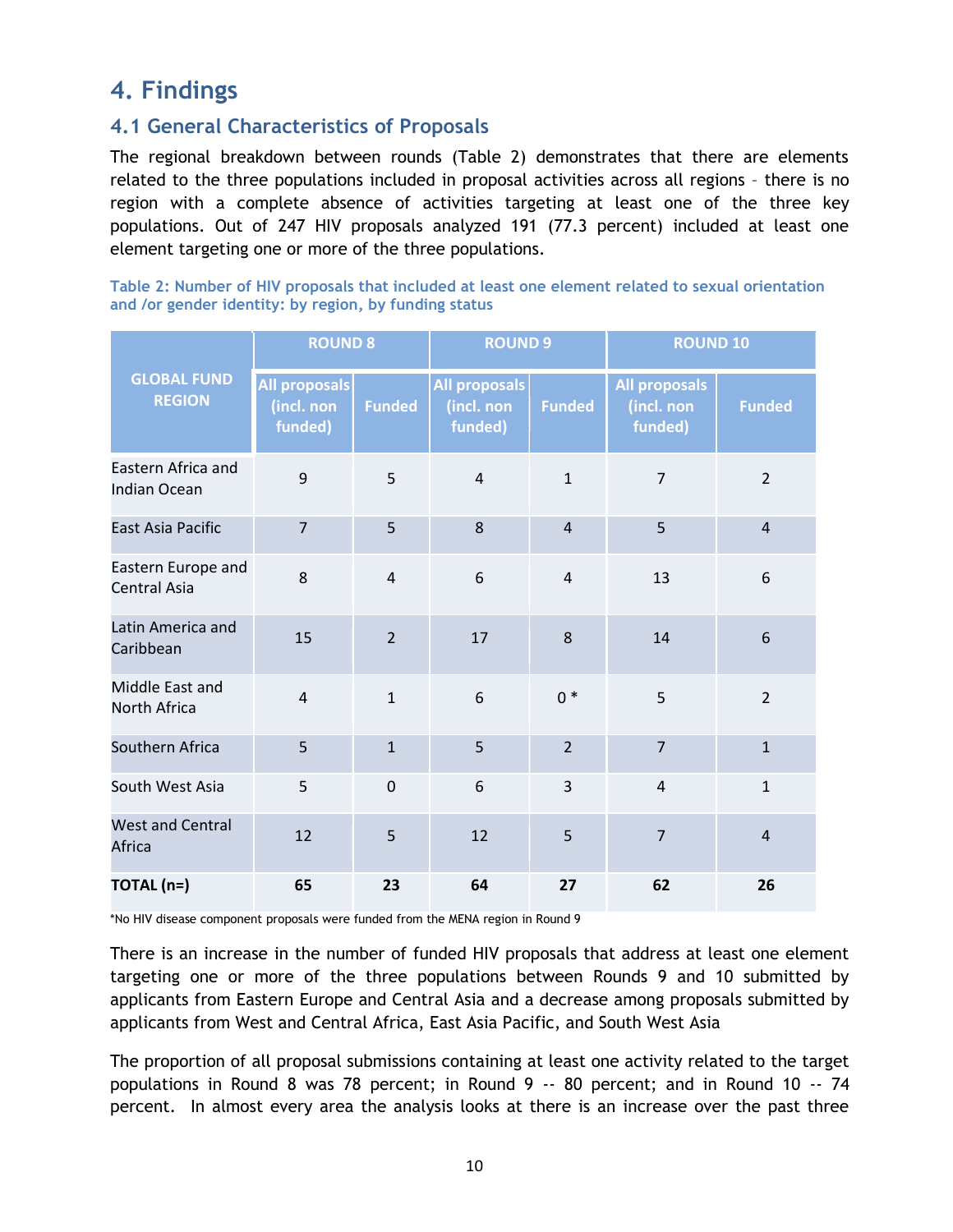rounds of Global Fund grants in both, the representation of the three key populations and their inclusion into programmatic activities. Proposals from all three rounds tend to concentrate activities within MSM and sex workers populations. Although the proportion of proposals targeting transgender people increased over time, they are still less frequently explicitly addressed in proposals compared to MSM and sex workers. Only 19 proposals (7.7 percent) of the 247 HIV proposals analyzed were able to provide prevalence data for transgender people.

In Round 8 only 22 percent of all proposals and 25 percent of those that were recommended for funding included prevalence data related to any or all of the three key populations. In Round 9 these numbers were 25 and 41 and in Round 10, they were 34 and 40 percent respectively. The proportion of prevention, treatment, care and support, or fighting stigma/rights promotion activities within funded proposals increased from 40 percent in Round 8 to 58 and 54 percent in Rounds 9 and 10 respectively.

Most HIV proposals funded by the Global Fund in Rounds 8, 9 and 10 included HIV prevention, care and support and treatment-related activities for one or more of the three key populations. In Rounds 8 and 9, there was relatively low attention given to programmatic activities that address supportive environments, however in Round 10 there was an increase in the number of funded proposals that addressed this issue.

<span id="page-10-0"></span>The proportion of all HIV proposals submitted that contained at least one community system strengthening element was 28 percent in Round 8, and 30 and 25 percent in Rounds 9 and 10 respectively. Among funded proposals however, this proportion grew from 26 percent in Round 8 to 47 and 41 percent in Rounds 9 and 10 respectively.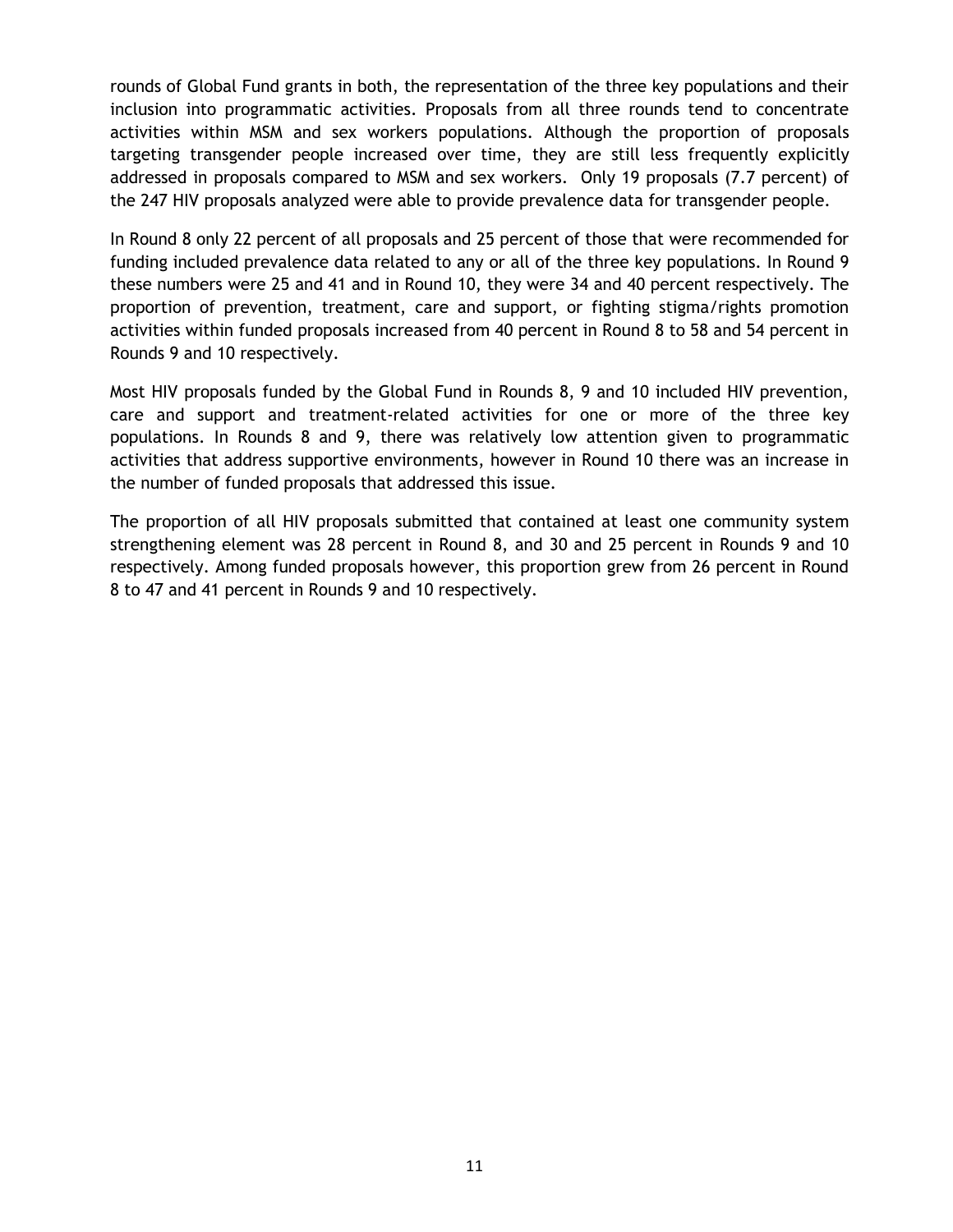### **4.2 Specific Findings**

#### <span id="page-11-0"></span>**4.2.1 Country-level Governance and Sexual Orientation and Gender Identity: Representation on Country Coordinating Mechanisms**

In the three rounds most proposals indicated which specific population group was represented on the CCM or in the proposal development process with some countries using the broader term of "sexual minorities". Figure 1 below illustrates the trend in representation of three key population groups in the CCMs that submitted HIV proposals in Rounds 8, 9 and 10.



**Figure 1: Proportion of CCMs with sector representation by groups clearly working with MSM, sex workers and transgender persons.** 

Compared to Round 8 in Rounds 9 and 10 there is a noticeable increase in the proportion of all and funded proposals with CCM representation by the three key populations. However, this proportion was smaller in Round 10 than in Round 9.

While CCMs readily indicate representation on behalf of the key populations, it is not often made explicit how representatives are involved in practice. It may be the case that an individual member on the CCM may belong to one of the population groups, but not necessarily represent the community's concerns or issues. In Rounds 9 and 10 funded proposals showed a higher proportion of CCM inclusion than 'all' proposals - suggesting a positive link between community involvement and success at the TRP. There are also increases in other areas, including the number of proposals indicating that there are CCM members who openly identify as an individual from one of the key population groups. This number increased from nil in Round 8 to 4 in Round 9, and to 14 in Round 10.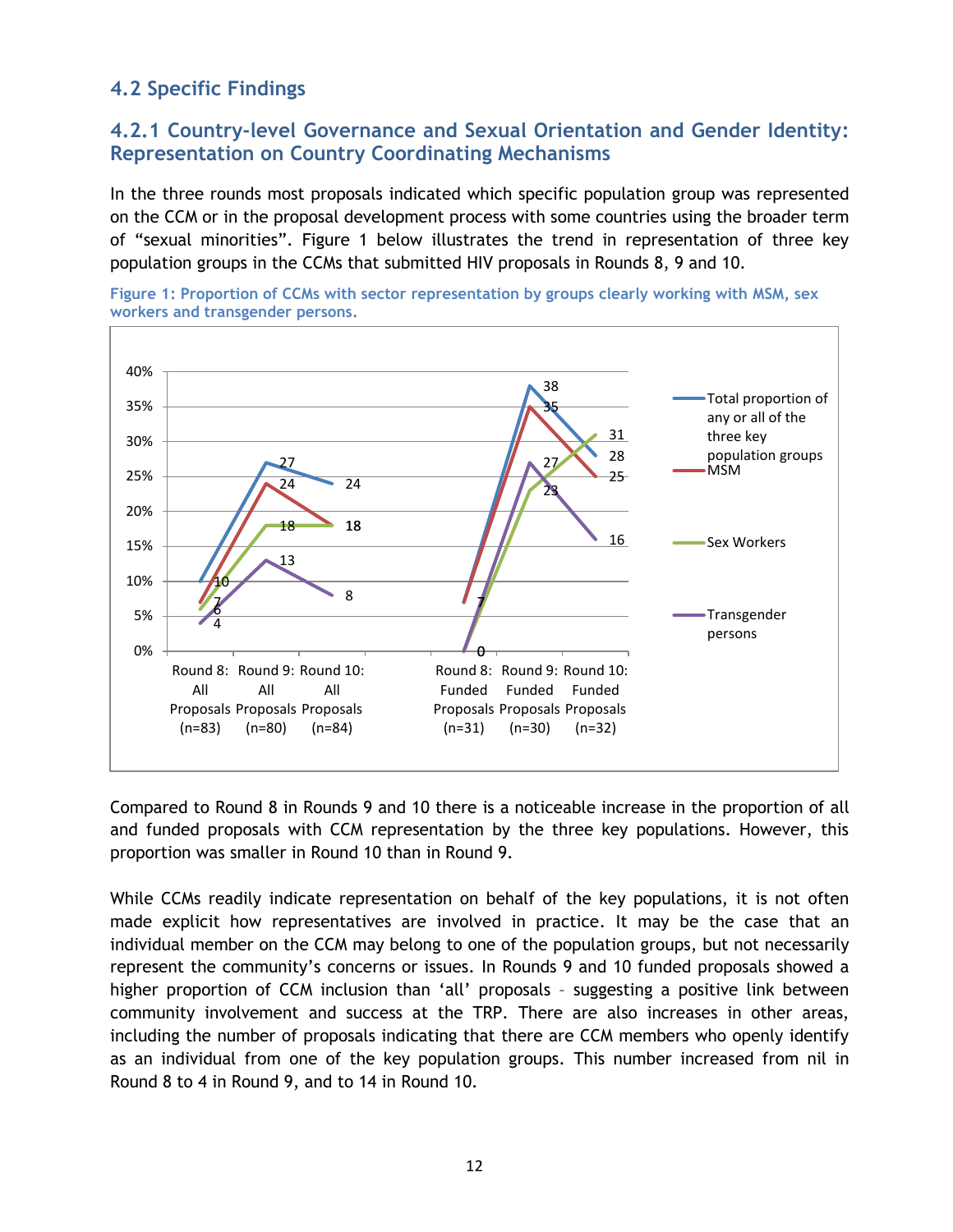The number of CCM members who identify as having academic or programmatic experience relevant to any or all of the three population groups has also increased between three rounds, likely due to the overall rise in sector representation by groups that are clearly working with the key populations. In Round 8 there were three CCMs documenting academic or programmatic expertise while in Round 9 there were 12 CCMs, and in Round 10 there were 32 CCMs.

There may be some ongoing challenges in documenting CCM expertise as it relates to the three target populations and the relevance of including this information in the proposal form may not have been clear to all applicants. However, even when this is taken into account, there are considerable increases in representation by all three of the key population groups between Rounds 8, 9 and 10 and corresponding proportional increases among proposals recommended for funding by the TRP.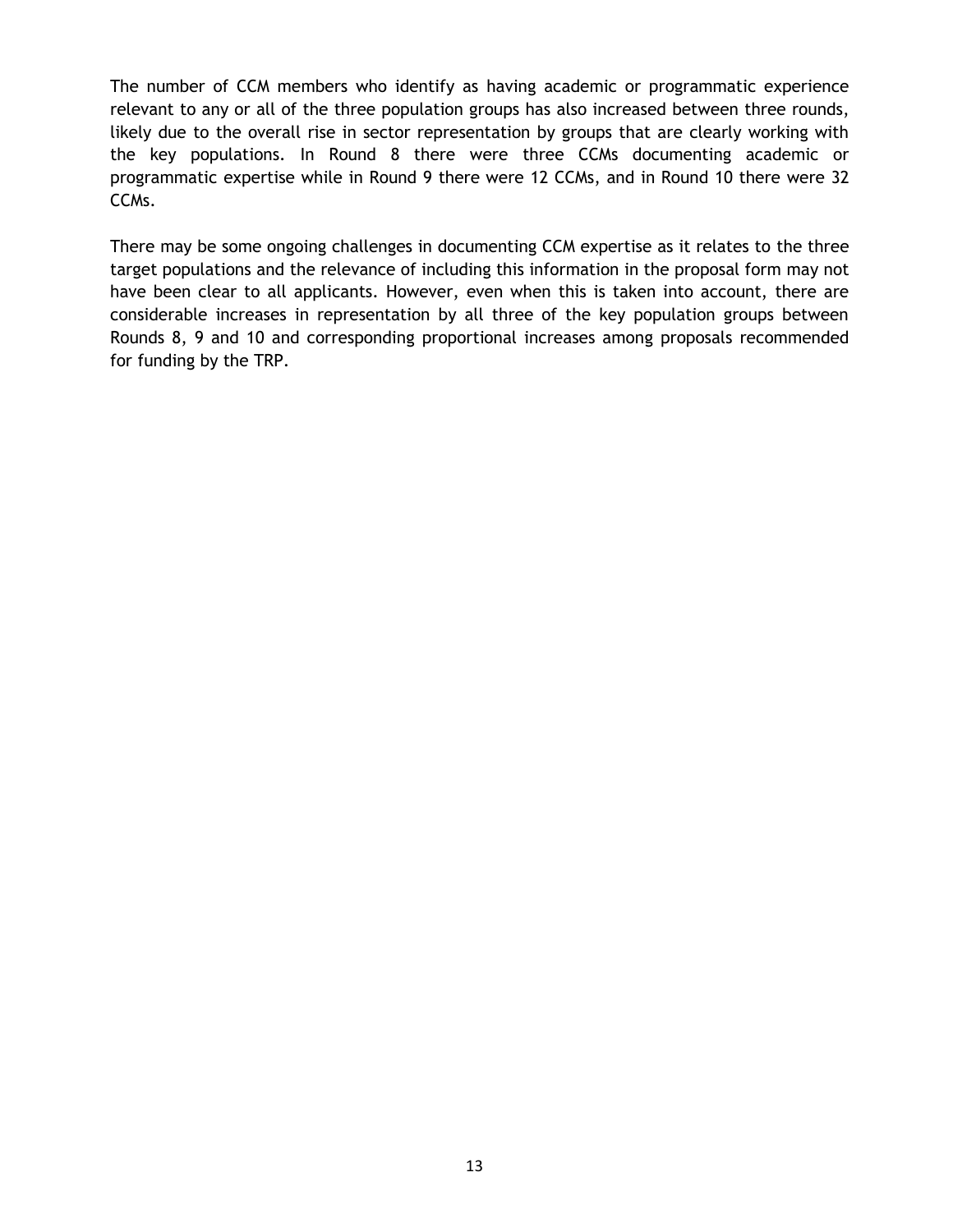#### **Box 1: Efforts to ensure representation by the three key populations on CCMs**

*"NGOs included in the CCM have been selected by their constituencies and representatives from a broad range of marginalized groups including women and young girls and are able to provide a platform for advocating for the these groups. For example, "Q Forum LGBTIQ" is non-governmental organization which works on the promotion and protection of the culture, identity, human rights and support to the LGBTIQ persons; elimination of all forms of discrimination and inequality based on sex, gender, sexual orientation, sexual identity, gender identity, gender expression and intersexual characteristics. Another one in CCM - "XY" is the association dealing with improvement of sexual and reproductive health and rights of all people, especially young and vulnerable people in B&H. Women association "Bolja buducnost" is a member of CCM and is involved in the ongoing activities related to HIV prevention in Roma communities."*

*Bosnia and Herzegovina, Round 9* 

*"Pan-American Social Marketing Organization (PASMO: a CCM member) and United Belize Advocacy Movement (UNIBAM, a member of the CCM Sub-Committee for Policy and Legislation and the IEC Committee) are key organizations that work with and represent the MSM & FSW and Transgender populations respectively. As a result, emphasis is now being placed on addressing the gender inequities and bringing to the forefront issues affecting MSM and FSW, demanding greater attention to their situation, including the availability of appropriate high-quality services and the reduction of stigma and discrimination."*

#### *Belize, Round 9*

*"It is important to point out that, over the last year, Argentina's CCM branched out and expanded its representation. Among others, representatives from sexual diversity organizations were added to advocate for key affected populations (two principal representatives and two alternates for ATTTA, Intilla and CREFOR) and for sex workers (one principal and one alternate for AMMAR); for people living with the diseases, three national PHIV networks were added (two principal representatives and two alternates for the Argentine Network of Women Living with HIV/AIDS, REDAR+ and the Buenos Aires Network of People Living with HIV/AIDS); as were representatives for Drug Users (one principal and one alternate for RADAUD and Interchange)."*

*Argentina, Round 10*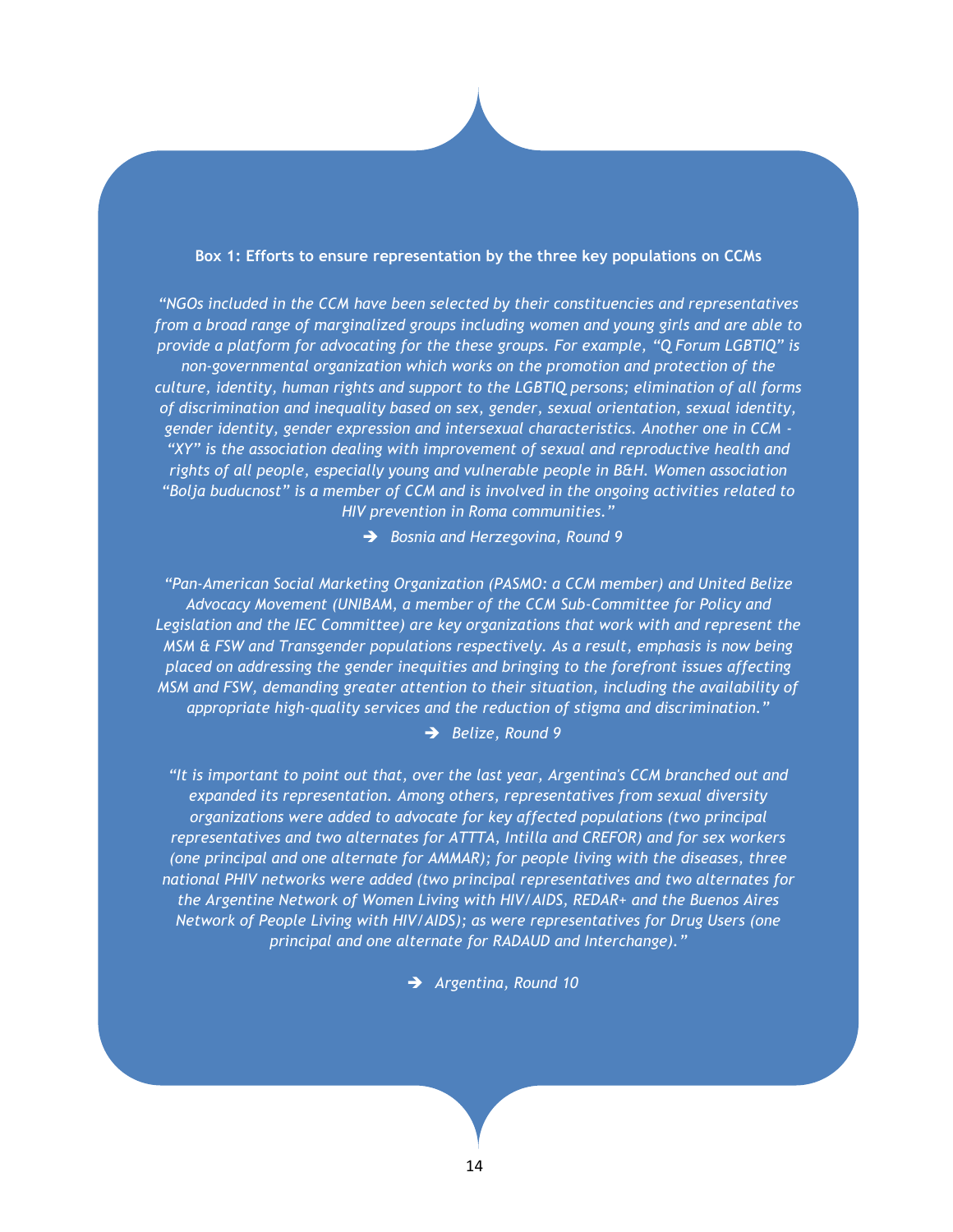#### <span id="page-14-0"></span>**4.2.2 Improving the Evidence Base and "Knowing" the Epidemic: Population size and HIV prevalence data**

The Global Fund"s HIV proposal form, used in rounds 8, 9 and 10, requested applicants to provide epidemiological information on the disease by population groups, such as population size and HIV prevalence data. The Global Fund's Rounds 9 and 10 Proposal Guidelines<sup>3</sup> suggested MSM and sex workers as examples of key population groups that might be specifically included in this section. It is important to note that transgender persons were not suggested as a specific population for consideration in the Proposal Guidelines for Rounds 8, 9 and 10 although they were highlighted for attention in the Round 10 information notes explaining both the MARPS Reserve<sup>4</sup> and the SOGI Strategy<sup>5</sup>.

Reliable estimates of population size and prevalence are essential to informing an effective programmatic response to an HIV epidemic. Global Fund applicants sometimes experience challenges in providing basic statistical information related to HIV and the three key populations, which potentially hinder their efforts to develop and deliver evidence-based programmatic activities. If data does not exist, applicants may plan activities related to estimating or establishing population size as part of the first phase of grant implementation. In the past, these activities have included national or community-level population surveys, mapping of community spaces in preparation for a new HIV prevention program and other related activities.

In Round 8 24 percent of proposals included plans to strengthen population size data during grant implementation. This figure rose to 32 percent in Round 10 (see Annex 4 for a breakdown by population). For each round however, more proposals included existing population estimates than those which included activities to establish population size.

The tendency to include baseline population estimates alongside activities to further establish or strengthen existing data increased over the three funding rounds. In Round 8, out of all proposals submitted, only two included both; in Rounds 9 and 10, however, there were five and nine such proposals respectively.

A similar trend is observed in relation to HIV prevalence data. The proportion of all HIV proposals (see Annex 5 for details) providing baseline prevalence data and/or planning prevalence data collecting activities grew from 22 percent in Round 8 to 34 percent in Round 10.

 3 The Global Fund, Round 9 Proposal Guidelines: [http://www.theglobalfund.org/documents/rounds/9/CP\\_Pol\\_R9\\_Guidelines\\_Single\\_en.pdf](http://www.theglobalfund.org/documents/rounds/9/CP_Pol_R9_Guidelines_Single_en.pdf)

<sup>4</sup> Dedicated Reserve for Round 10 HIV/AIDS Proposals for Most at Risk Populations (MARPS) Information Note [http://www.theglobalfund.org/documents/rounds/10/R10\\_InfoNote\\_MARP\\_en.pdf](http://www.theglobalfund.org/documents/rounds/10/R10_InfoNote_MARP_en.pdf)

<sup>&</sup>lt;sup>5</sup> Sexual Orientation and Gender Identities in the Context of the HIV Epidemic Information Note [http://www.theglobalfund.org/documents/rounds/10/R10\\_InfoNote\\_SOGI\\_en.pdf](http://www.theglobalfund.org/documents/rounds/10/R10_InfoNote_SOGI_en.pdf)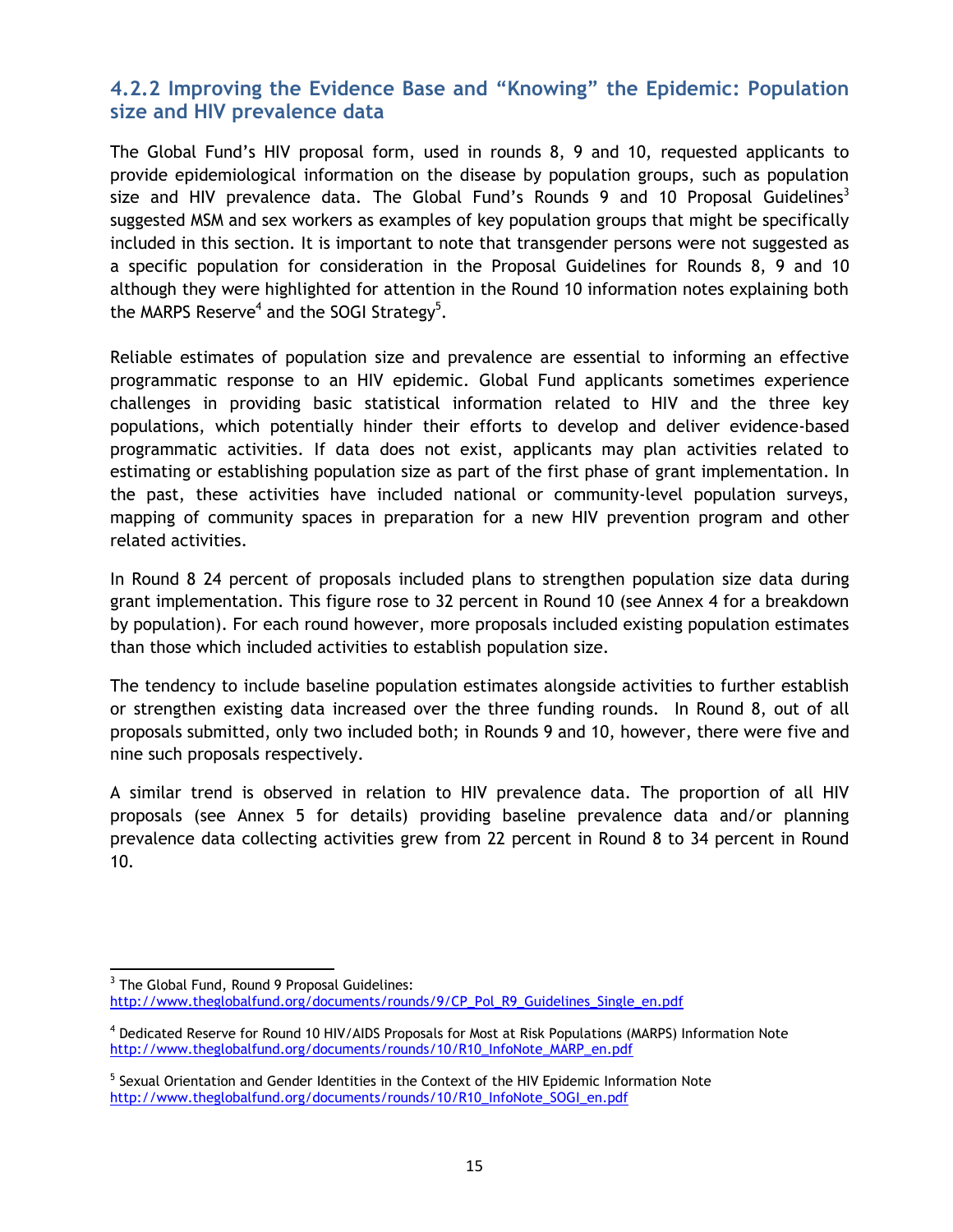#### <span id="page-15-0"></span>**4.2.3 Behavior data**

Data analyzed in this study shows an increase over Rounds 8, 9 and 10 in number of proposals that build the evidence around behavior related to one or more of the three key population groups. The scope of behavior studies included in proposals is broad, covering socio-cultural practices, risk behavior associated with HIV infection, or anthropological aspects of HIV.





The proportion of proposals that included elements related to behavior studies of three key population groups increased from 19 percent in Round 8 to 38 percent in Round 10 among all proposals received and from 19 percent to 56 percent respectively among funded proposals. The data indicate that there were also corresponding increases for each of the three key population groups.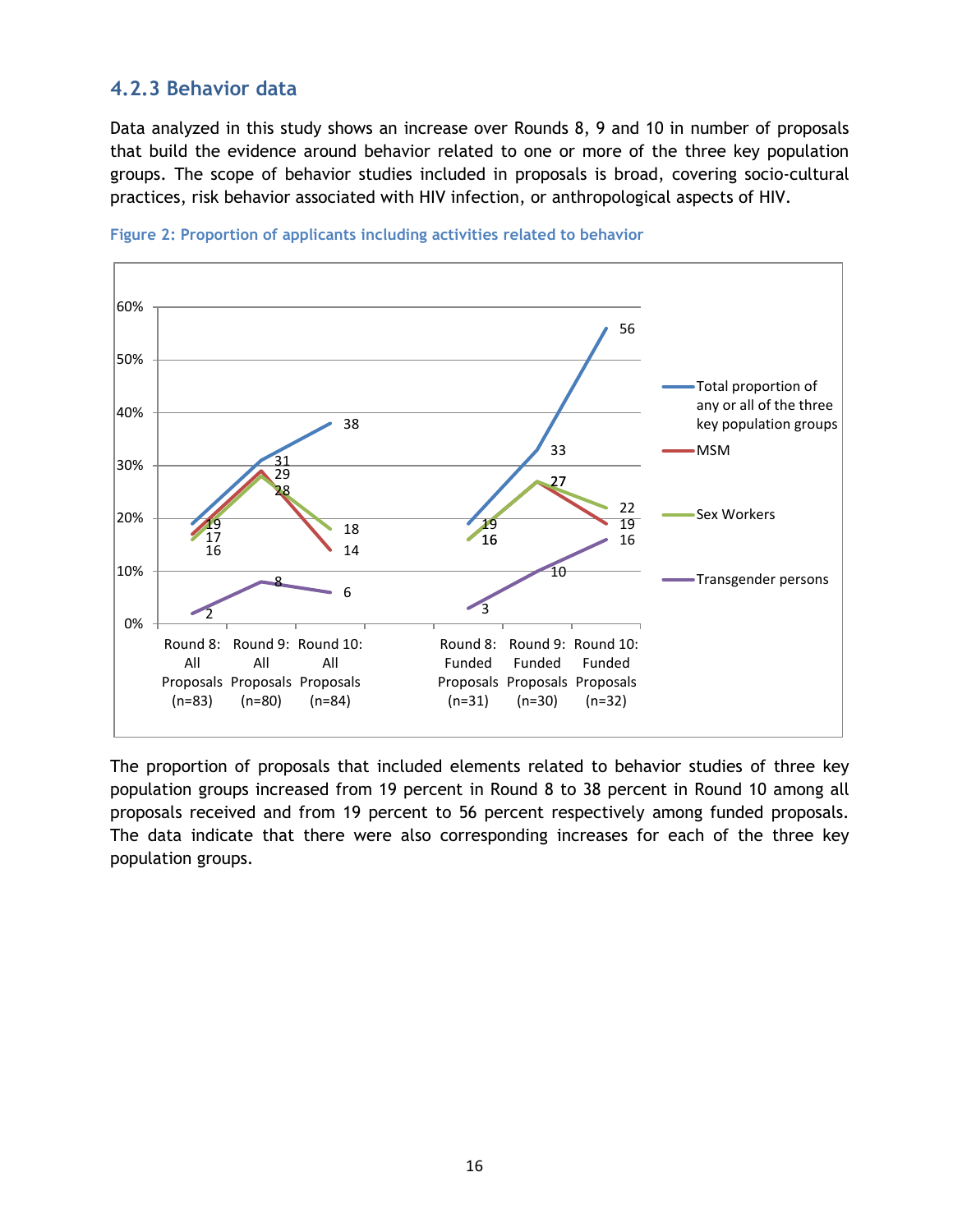### <span id="page-16-0"></span>**4.2.4 Programmatic Elements in Global Fund Grants**

HIV prevention, care and support and treatment-related activities remain the core programmatic elements included in all Global Fund HIV proposals. For most at risk populations, as well as those living with HIV, activities including prevention, care, support and treatment are a part of a basic package of services that can make a significant impact on health outcomes.

In all three rounds, applicants were most likely to include a specific reference to the three target populations when describing HIV prevention interventions. They were less likely to make a specific population reference when describing activities related to care and support (see Figure 3). Much of the stigma and rights-focused work was targeted towards people living with HIV. Further data related to each variable will be discussed in detail in subsequent sections of this report; however there are certain overall trends that stand out.

The proportion of proposals recommended for funding that contain the population specific activities related to care and support, treatment or stigma and rights promotion was lower in Round 10 compared to Round 9.

Between Rounds 9 and 10 the proportion of all proposals submitted and the proportion of proposals that were recommended for funding that included population-specific prevention activities decreased. However, between the same rounds, there was an increase in proposals that included population focused activities to address stigma and rights promotion.



**Figure 3: Proportion of proposals including at least one activity related to prevention, care and support, treatment, or addressing stigma/rights promotion: by round, by funding status**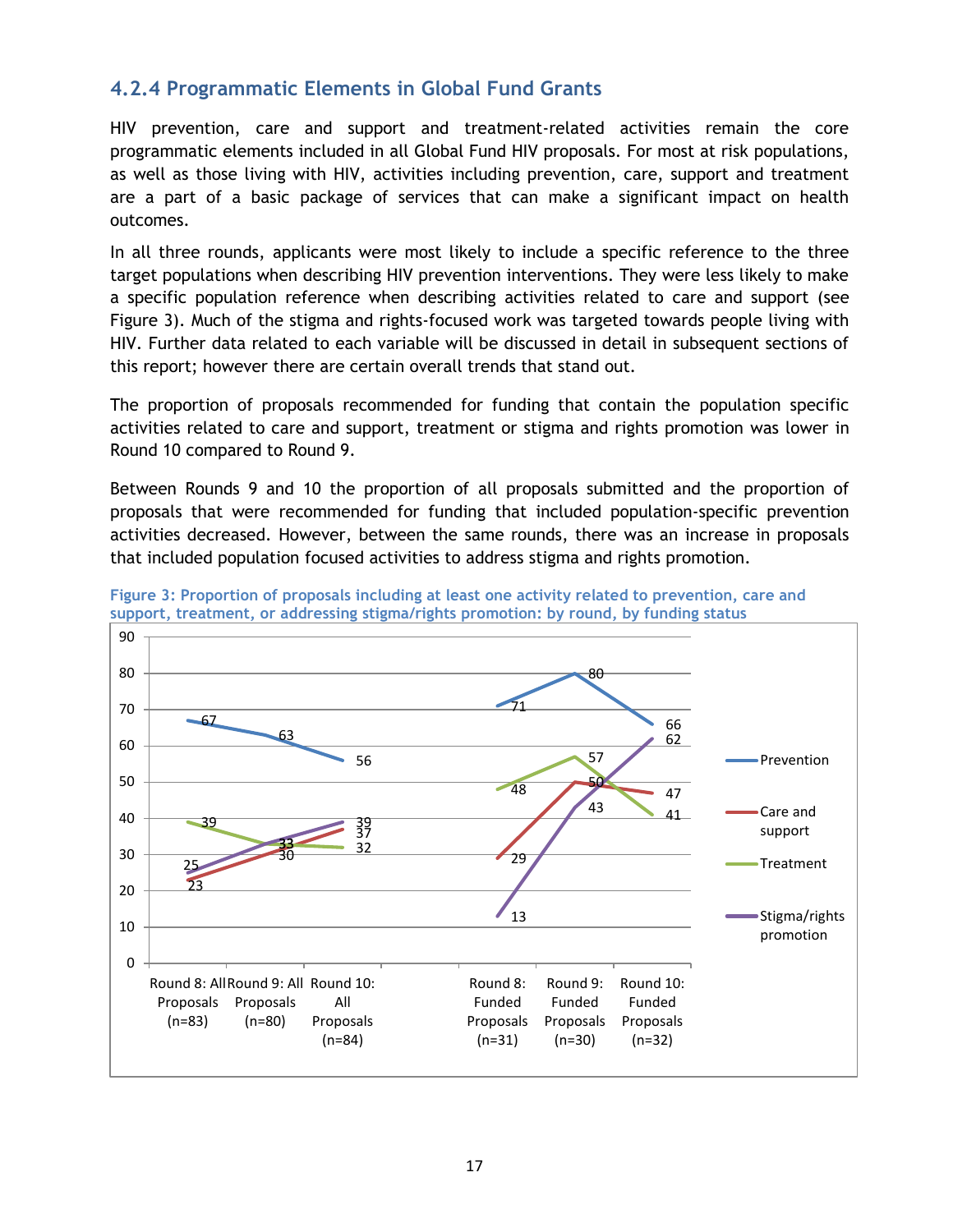#### <span id="page-17-0"></span>**4.2.5 Prevention-related activities in Global Fund Proposals**

HIV and STI prevention-related activities formed the majority of population focused interventions amongst all proposals, both total and funded, and across all three funding rounds. Applicants included a broad range of activities related to prevention, including elements addressing behavior change communication, peer education, and condom distribution.

The proportion of prevention activities targeting sex workers is the largest across all HIV proposals submitted in all three rounds, with MSM following closely behind, and transgender population being least addressed. Most of Rounds 9 and 10 funded proposals included prevention activities aimed at MSM, less proposals aimed at sex workers, with the proportion of prevention activities aimed at transgender population again being the smallest. However, the proportion of funded proposals that included prevention activities aimed at transgender population had grown from 6 percent in Round 8, to 20 and 22 percent in Rounds 9 and 10 respectively.



**Figure 4: Proportion of proposals including at least one prevention-related activity: by round, population group, funding status**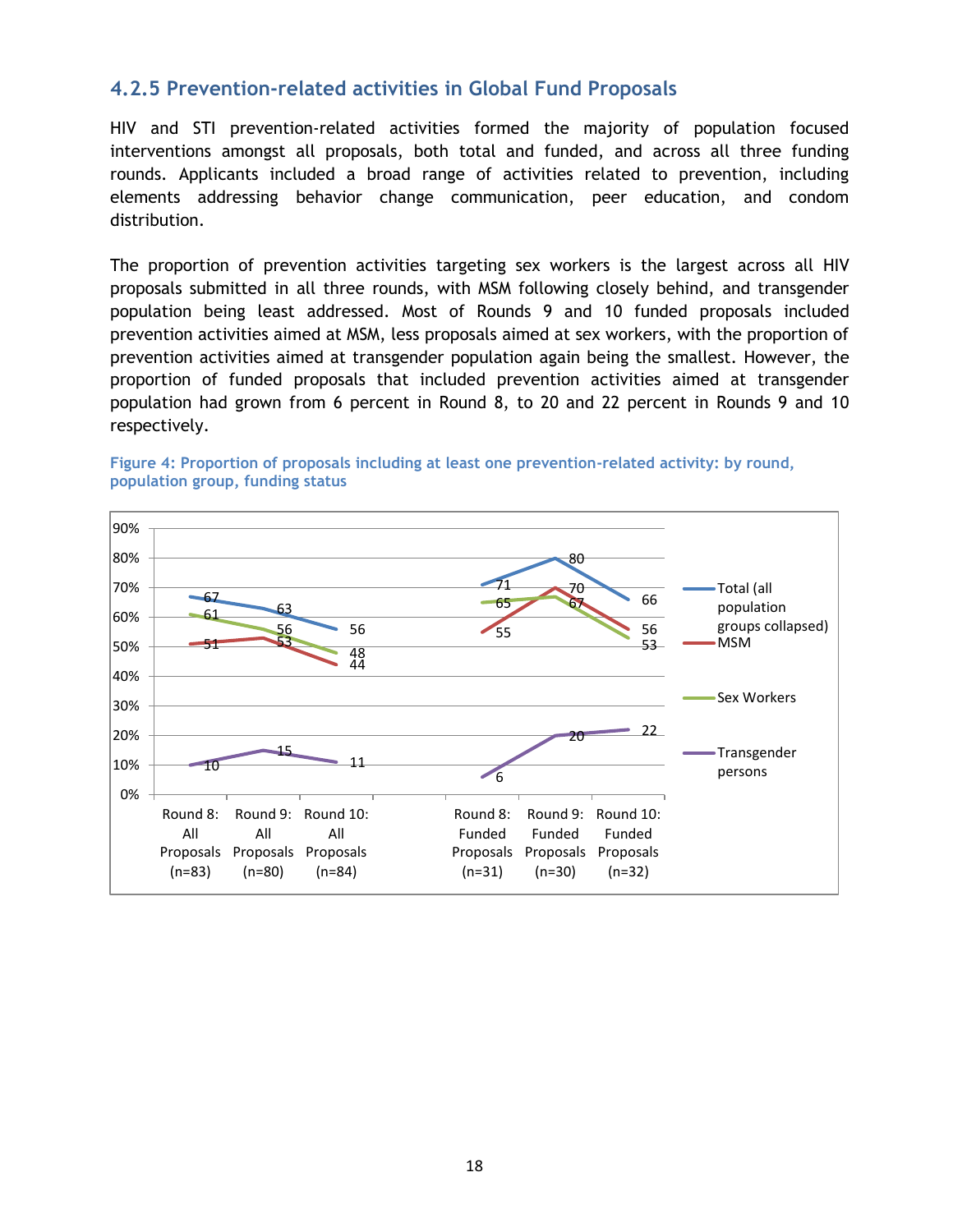#### **Box 3: Prevention-related elements in HIV Proposals**

*"The first activity is a "structural intervention" involving local advocacy on HIV as a public health emergency so that local regulations will be promulgated and enforced so that regular condom use becomes the norm in three places per province where sex is sold. Targeted communication activities for advocacy will also be conducted. A second set of activities is behaviour change communication among sex workers and their clients, men who have sex with men, and waria that will be expanded using peer education and outreach approaches. Thirdly, targeted social marketing of condoms and lubricant to sex workers, men who have sex with men and young sexually active people will be expanded to ensure availability and increase use."*

*Indonesia, Round 8*

*"In activity sites where there are many men who have sex with men, local advocacy activities will be implemented to create an enabling environment to implement the sexual health package with the involvement of local authorities, law enforcement authorities, MSM associations and health service providers. Peer educators will be selected and trained. They will work with men who have sex with men to promote safer sex including promotion and provision of condoms. Peer leaders will escort them for other services including STI services. At the sexually transmitted infection clinics they will be provided with sexually transmitted infection care and offered voluntary counseling and testing." Sri Lanka, Round 9*

*"Socially marginalized populations (MSM, sex workers) and socially disadvantaged populations such as the unemployed, displaced and homeless youth, are targeted through street outreach services. Outreach services as well as promoting safe sex behavior will also refer contacts to sexual health services where staff, have been trained to be supportive in their interpersonal communication with these population groups. Outreach will also include distribution of free condoms, thereby removing financial obstacles."*

*Timor Leste, Round 10*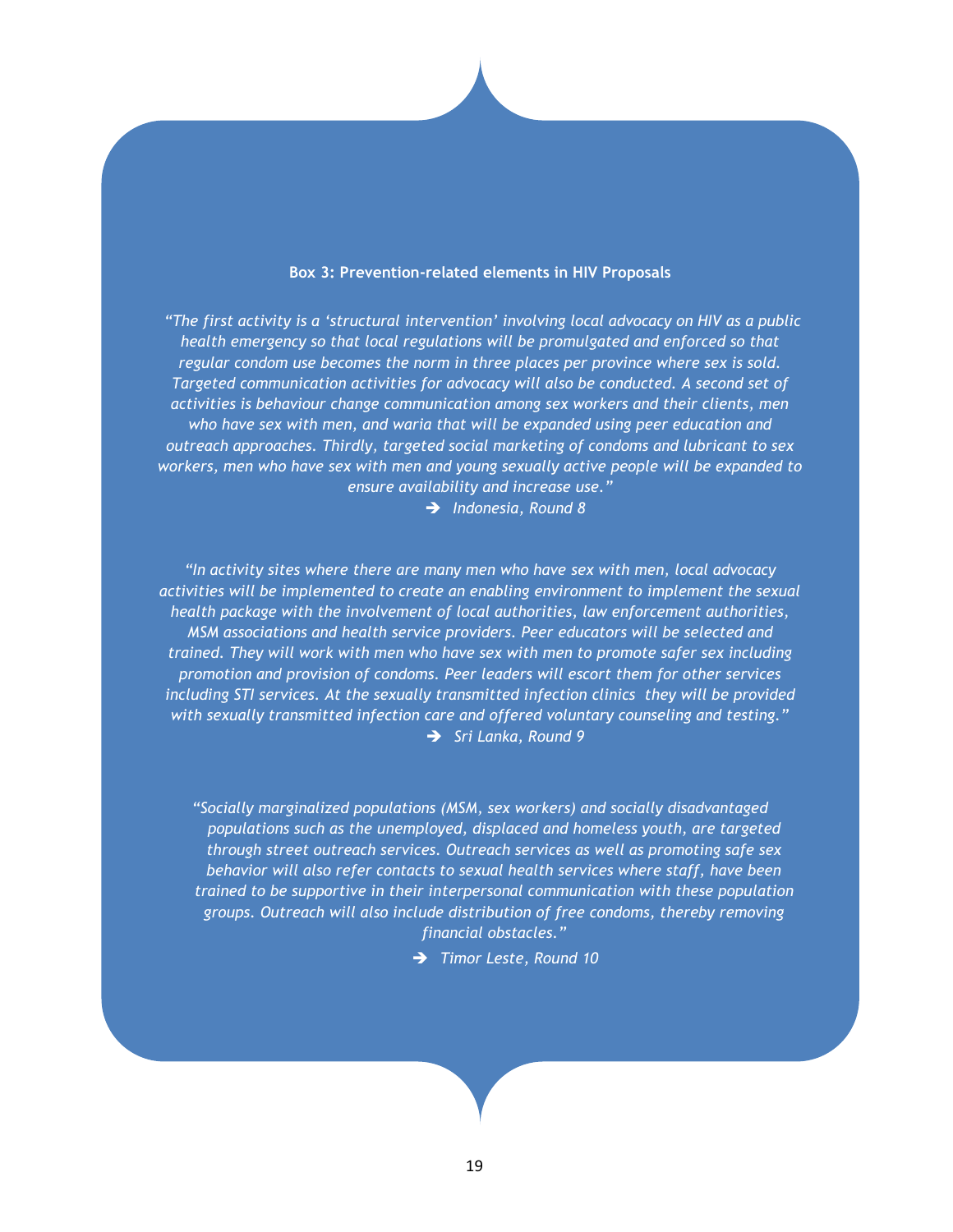### <span id="page-19-0"></span>**4.2.6 Care and Support-related activities in HIV Proposals**

Care and support activities targeting the focus populations were less frequently included in Global Fund proposals from Rounds 8 and 9 compared to prevention or treatment related activities. In Round 10, however, there was an increase in the proportion of proposals that included care and support activities, both total submitted and funded. Although, still smaller than the proportion of prevention activities, there were more proposals containing care and support activities than those that contained activities related to treatment.

The range of activities addressing care and support planned in proposals included but was not limited to: drop-in centers that addressed a broad range of social support issues, group and individual counseling centers, support for gender-based violence addressing the needs of the three key populations as well as peer support groups and telephone support lines.



**Figure 5: Proportion of proposals including at least one care and support activity: by round, population group, funding status**

The population groups most often included in activities related to care and support in all three rounds (see Figure 5 above) were MSM and sex workers. Among all population groups a greater proportion of proposals recommended for funding contained an element related to care and support compared to the total number of proposals received. The only exception to this being proposals from Round 8 that target transgender populations. Overall, data from Rounds 9 and 10 both confirm and strengthen the trend demonstrated in Round 8 toward increased proportionality of funded proposals that address care and support needs targeting any or all of the key populations as well as amongst most individual population groups.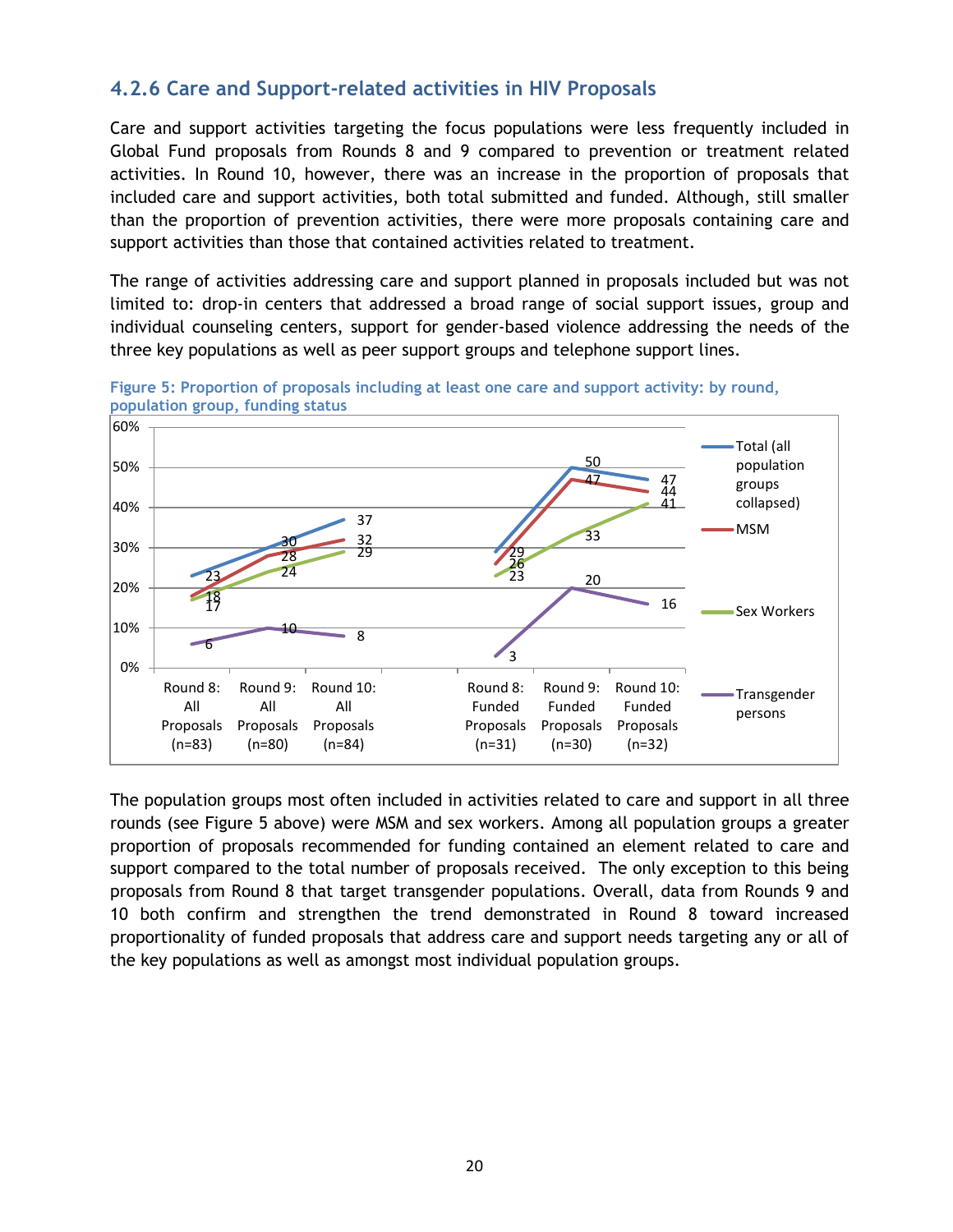#### **Box 4: Care and support-related elements in HIV Proposals**

*"Facilitate health and social support to address gender-based violence among MARPs, especially sexual minorities and transgenders. The PRs/SR/SSRs will organize activities to strengthen the networks of referral to health and social services; all DiCs and street-based outreach will provide information on reproductive health services as well. Standards for service provision and guidelines will be reviewed from a gender perspective, with MARP participation. Training and sensitization of health providers, local officials, outreach workers, peer educators and MARP groups will be organized by Raks Thai, DDC and Foundation for AIDS Rights (FAR). Trainings will include information on the specific needs of all female MARPs and gender-based violence and rights abuses against women and sexual minorities who are in marginalized settings." [CCM Thailand defined MARP groups for its Round 8 proposal as groups including MSM, sex workers and transgender persons]*

*CCM Thailand, Round 8* 

*"Trauma and violence responses will be a major initiative for individual Community Based Organisations as well as a national effort. It will rely on creating Community Action Groups to assist victims for medical care and legal recourse, training and retention of communityfriendly lawyers, training of beat-level police, and support for filing first-incident reports. Issues such as life skills, mental health, and family rejection and relations will be addressed through counselling for individuals in addition to group activities for participatory learning and peer support. Specialized prevention for female partners/spouses and for MSM, Transgender people and Hijras living with HIV will involve focused counselling and participatory group learning."*

*CCM India, Round 9* 

*"To expand range of services for MSM the community centre, where will be provided medical social and legal assistance, will be supported. The services of these centre will cover from 300 to 400 MSM in a year. General coverage of MSM group will be 4000 by the end of the grant in 2016."*

*CCM Kyrgyz Republic, Round 10*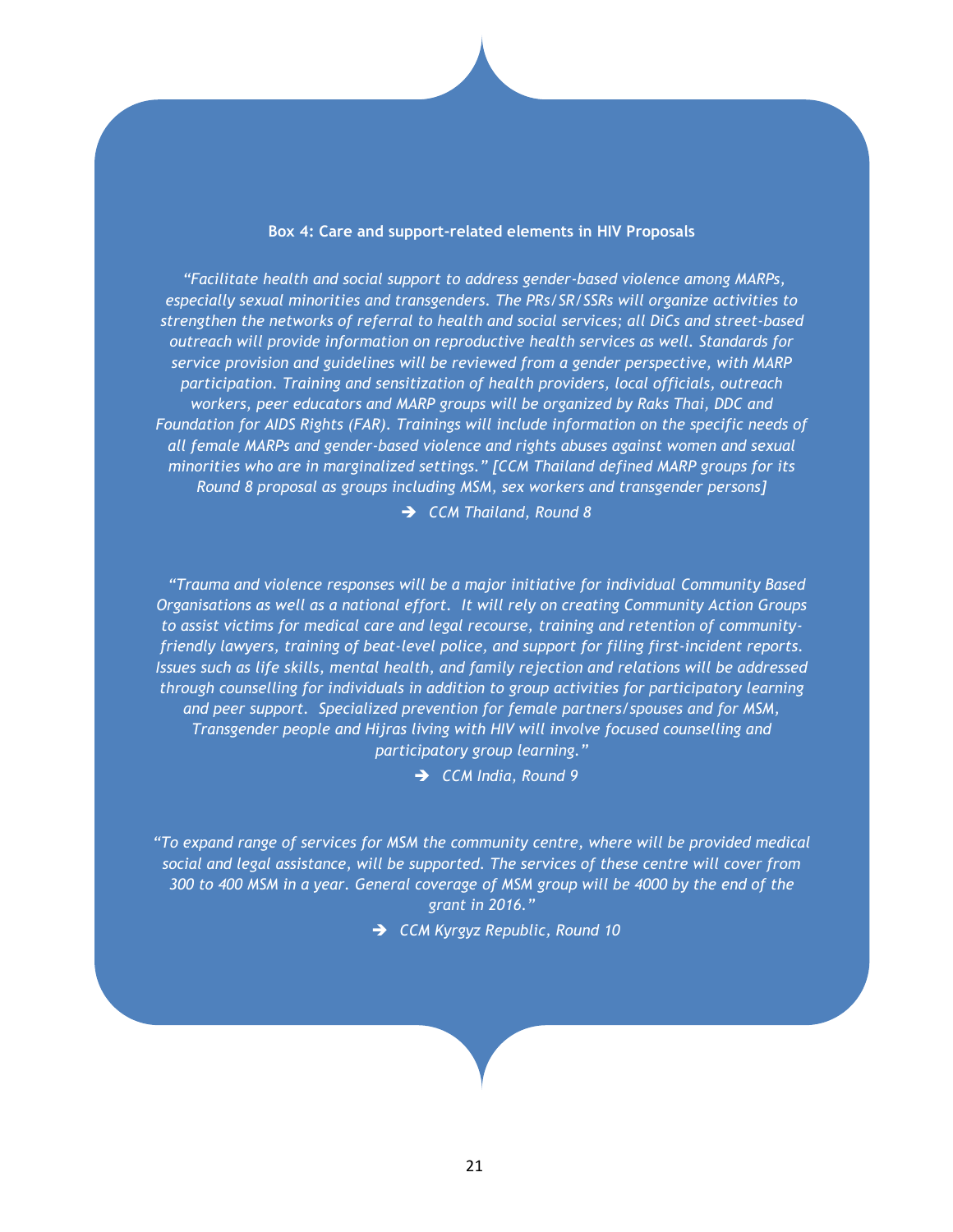### <span id="page-21-0"></span>**4.2.7 Treatment-related activities in HIV Proposals**

In all three rounds, treatment related activities targeting the three key populations tended to focus on HIV and STI treatment needs and processes. These included activities such as supporting community outreach workers with testing kits, the procurement of diagnostic materials, and the provision of testing kits to community-level health centers.

In Round 8 the proportion of proposals that included at least one element related to treatment targeting one or more of the three key populations was 39 percent of the total number of proposals received. In Rounds 9 and 10 this proportion was 33 percent and 37 percent respectively. There is a decrease in funded proposals addressing treatment needs compared to the proportion of total proposals addressing treatment needs between Rounds 9 and 10.

It should be noted that most Global Fund supported treatment programs do not identify the population benefiting from treatment services. It is likely that the populations studied in this report are beneficiaries of Global Fund supported treatment. Most often populations are only highlighted in the context of population specific treatment needs and programmatic solutions to improving treatment access.



**Figure 6: Proportion of proposals including at least one treatment tool or service activity: by round, population group, funding status** 

### <span id="page-21-1"></span>**4.2.8 Addressing Stigma and Promoting Rights**

There has been a significant overall increase between the three rounds in the proportion of proposals recommended for funding that include at least one activity related to addressing stigma reduction and/or rights promotion (See Figure 10). For each round, the proportion of funded proposals that contain at least one activity addressing stigma reduction or the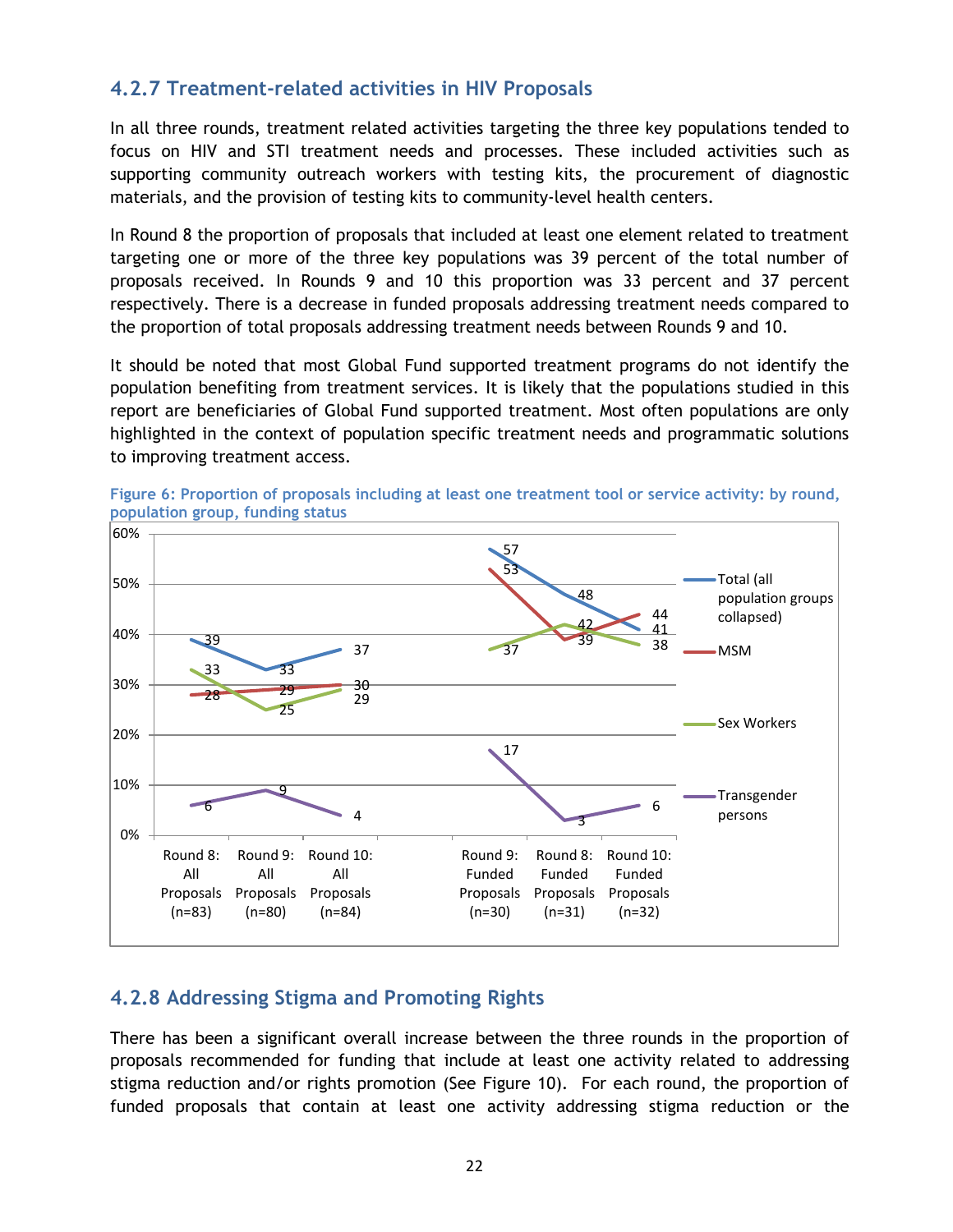promotion of rights is higher than the proportion within all proposals. This suggests that applicants may increase their chances of success at technical review if they include this focus in their proposals. Indeed, Rounds 9 and 10 proposals that included activities addressing stigma reduction and rights promotion appeared to have better chances of successful TRP funding decision (See Figure 7). The SOGI Strategy places significant emphasis on addressing stigma and promoting rights – encouraging future applicants to ensure this is addressed strategically in their approaches to HIV work with the three key populations.





Along with proposals that addressed issues of stigma and rights promotion, a number of proposals developed activities related to legal frameworks and freedoms of the three key populations. Although, fewer applicants included issues related to legal frameworks in proposal submissions for all rounds, there was an increase between three rounds in the number of activities that did address this issue. In Round 8, there were three out of 83 HIV disease component submissions received; in Rounds 9 and 10 these figures were 13 out of 80, and 17 out of 84 proposals respectively.

Once again, the majority of proposals including activities related to legal frameworks and freedoms and targeting any or all of the three key population groups focused activities on MSM and sex workers. Out of all proposals received in Round 9, eleven proposals targeted MSM, nine targeted sex workers and four targeted transgender persons compared with 12 proposals targeting MSM, 14 sex workers, and six transgender persons in Round 10.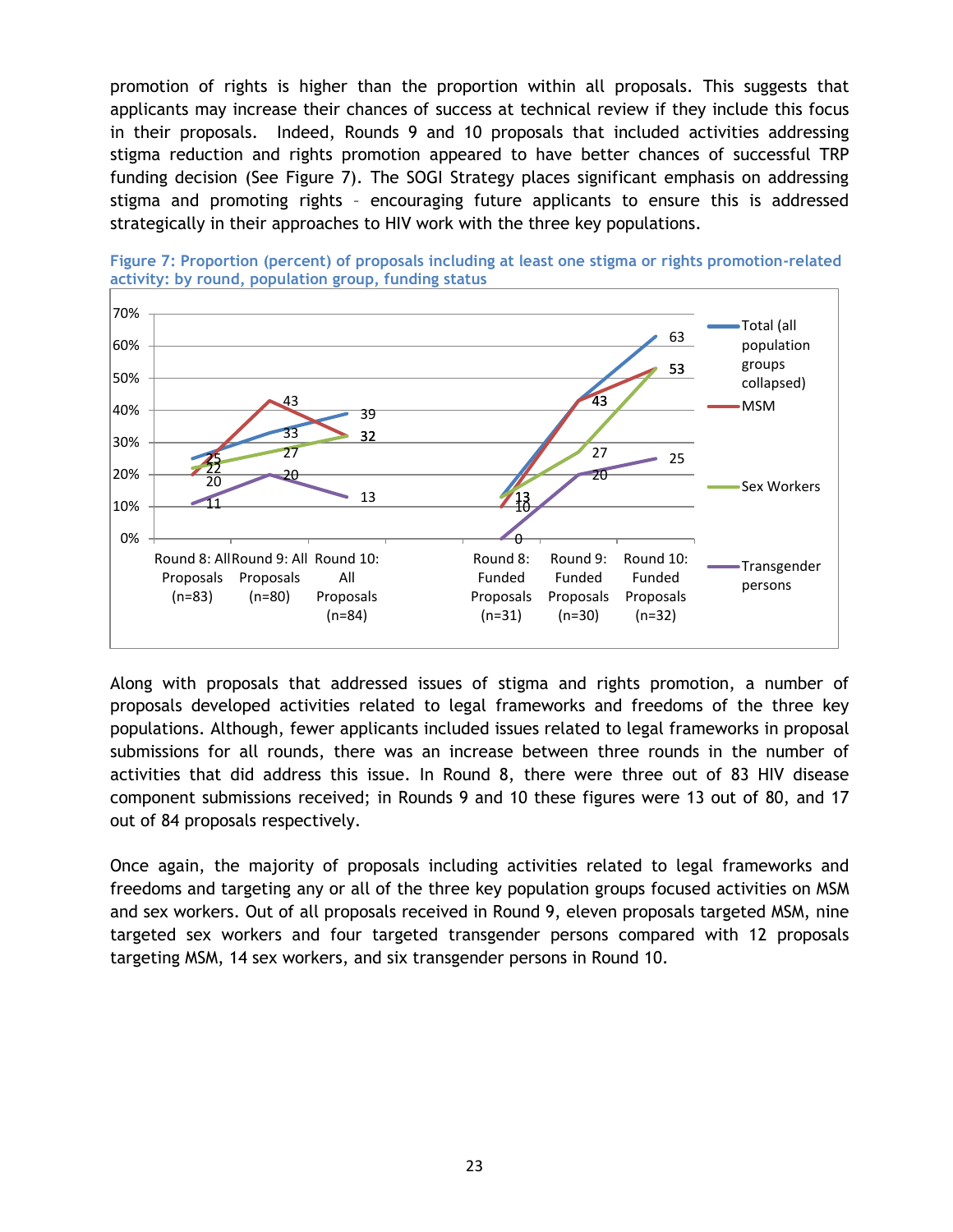#### **Box 5: Examples of Stigma and Rights Promotion Activities and Legal Frameworks and Freedoms**

*"One of the identified gaps pertains to the notion of "invisibility" and the exclusion of key groups and the risks to their rights. The promotion of meeting places and rights education are planned not only to make it possible for the key groups to meet and participate, but also to promote education for citizen involvement, political impact and reflection, HIV/AIDS education and the promotion of the Project"s activities."*

*CCM Colombia, Round 9*

*"Evaluation of MSM/ Hijra / Transgender friendly health services. National AIDS Control Society has standardized training modules for building the capacities of health care professionals on HIV/AIDS, which will be complimented by adding MSM, transgender and Hijra-related issues. These will include sensitization of health care providers towards the MSM/ Hijra / Transgender communities, to address their specific health issues and create functional linkages between mainstream services and CBOs."*

*CCM India, Round 9*

*"The program will support stigma index research; training of MARPs and PLWHA on counteraction to stigma, discrimination and self-stigmatization; conducting information social campaigns aimed at tolerant attitude to MARPs and PLWHA; conducting thematic TV shows on the regular basis on the formation of tolerant attitude to vulnerable populations; implementing ways of overcoming stigma and discrimination at primary, secondary, high and specialized school system; training of journalists, and disseminating information via mass media."*

*CCM Ukraine, Round 10*

*"Thanks to the implementation of the Round 6 project funded by the Global Fund, 12 regions in the country now have municipal laws or regional ordinances against stigma and discrimination towards gay men/MSM and transsexual populations. This activity seeks to regulate and oversee implementation of these laws and ordinances and to hold advocacy meetings to gain approval of a National Plan against Stigma and Discrimination, using the existing regulations in countries like Brazil as examples. In addition, the effort seeks new laws that will favor the gay /MSM and transsexual population's environment and consequently facilitate their access to comprehensive healthcare."*

*CCM Peru, Round 10*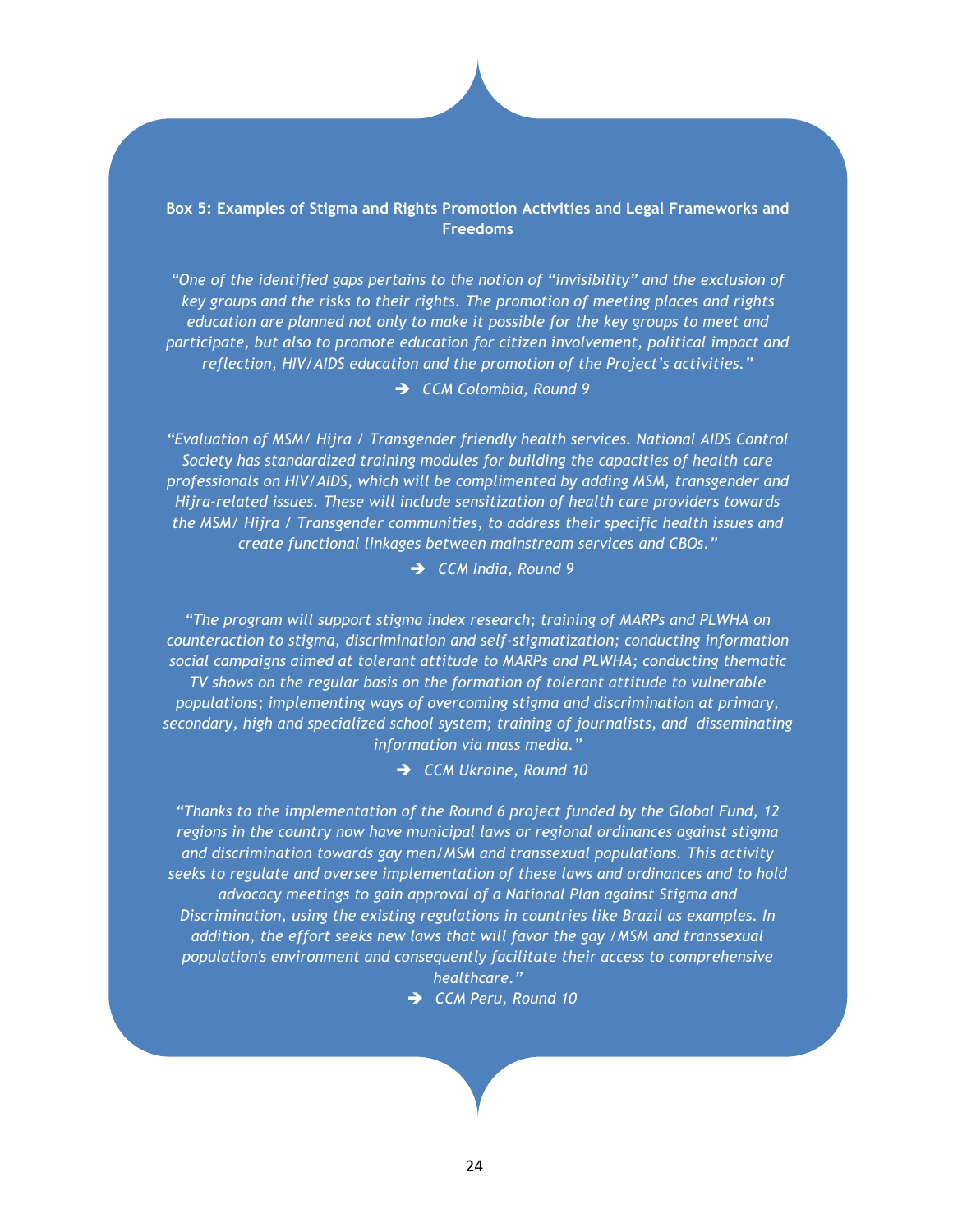### <span id="page-24-0"></span>**4.2.9 Strengthened Community Responses**

The Global Fund has worked with community and technical partners on defining key elements within a community systems strengthening (CSS) framework. This framework has been used to inform this analysis<sup>6</sup>. A two-part focus on community systems is used: a) systematic partnership and network building at the local level (further referred to as "CSS partnerships and networks") and, b) elements that support the core processes of community-based organizations (further referred to as "CSS core processes").

The proportion of proposals addressing CSS partnerships and networks that were recommended for funding, were 26 percent in Round 8 to 47 percent and 41 percent in Rounds 9 and 10 respectively.

**Figure 8: Proportion of proposals including at least one community systems strengthening element to enhance systematic partnership and network building at the local level: by round, population group, funding status** 



The data indicate that in Rounds 9 and 10 significantly more proposals that included CSS elements related to the three key population groups were recommended for funding by the TRP. Looking further into how applicants are grouping the three key populations (see Figure 8) there is a trend for increase in the number of proposals that make an explicit focus on one or more key populations.

There are significantly less data available in the proposals on CSS core processes. Out of the funded proposals in Round 8, one proposal addressed elements related to core processes and in Rounds 9 and 10 this figure rose to five and thirteen respectively.

 $\ddot{\phantom{a}}$ <sup>6</sup> Community System Strengthening Framework 2010

[http://www.theglobalfund.org/documents/civilsociety/CSS\\_Framework.pdf](http://www.theglobalfund.org/documents/civilsociety/CSS_Framework.pdf)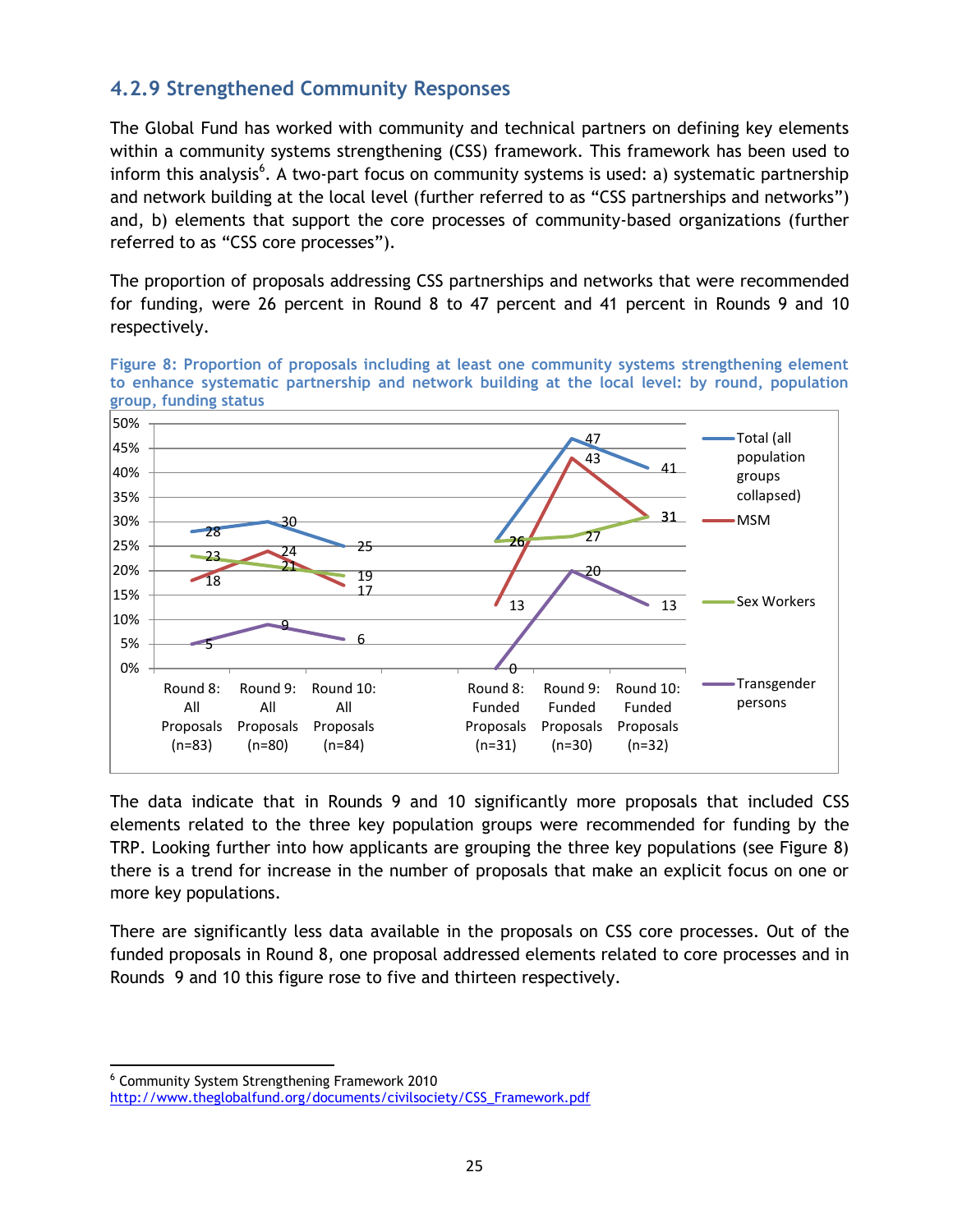#### *Box 6: Examples from proposals on community systems strengthening, enhance systematic partnership and network building and core process-related activity planning*

*"Leadership training and technical assistance to CBOs to prepare organizational development plans, strategic plans, annual operations plans and cost planning; technical assistance and training for preparing monitoring and evaluation plans; Administrative training and technical training for personnel in the MSM, PLWAs, TSWs, WSWs and IDU organizations in organizational management and social projects; transferring funds for the development of community enterprises and/or activities which strengthen its capacity for implementing funds and resource administration and contribute to the sustainability of organizations that work on the theme of HIV and AIDS; technical assistance to strengthen and expand community networks of monitoring that human rights are respected at a regional level."*

*Paraguay, Round 8*

*"To ensure sustainability, the PR and technical experts will focus on transferring skills to SR organizations working directly with Community Based Organisations… As regional organizations the SRs will each deploy a Community Based Organisation support team, which the SRs will strengthen in programmatic, organizational and administrative functioning… Proposed SRs are major community and community-friendly organizations that can provide effective intermediary support to peer-led Community Based Organisations of MSM/TG/Hijra. Each SR will have a regional sanction to work with communities to strengthen existing Community Based Organisations in addition to supporting the creation of new Community Based Organisations."*

→ *India, Round 9* 

*"The goal of this community-led program is to reduce (a) the vulnerability and risks of MSM and TG to HIV infection and (b) the impact of HIV on their lives in Insular Southeast Asia. Implementation will be conducted by Community Based Organizations (CBOs) from the Insular Southeast Asia Network of MSM, TG and HIV (ISEAN), a grouping of MSM and TG CBOs covering Indonesia, Malaysia, the Philippines and Timor Leste, together with regional partners UNDP, ICT company Fridae and Principal Recipient Hivos. The strategic approach is based on the community systems strengthening (CSS) and sexual orientation and gender identity (SOGI) strategies of the Global Fund. In particular, this program will complement national responses by strengthening CBOs to engage policy makers and advocate for improved access to comprehensive HIV interventions."*

*RO ISEAN-HIVOS, Round 10*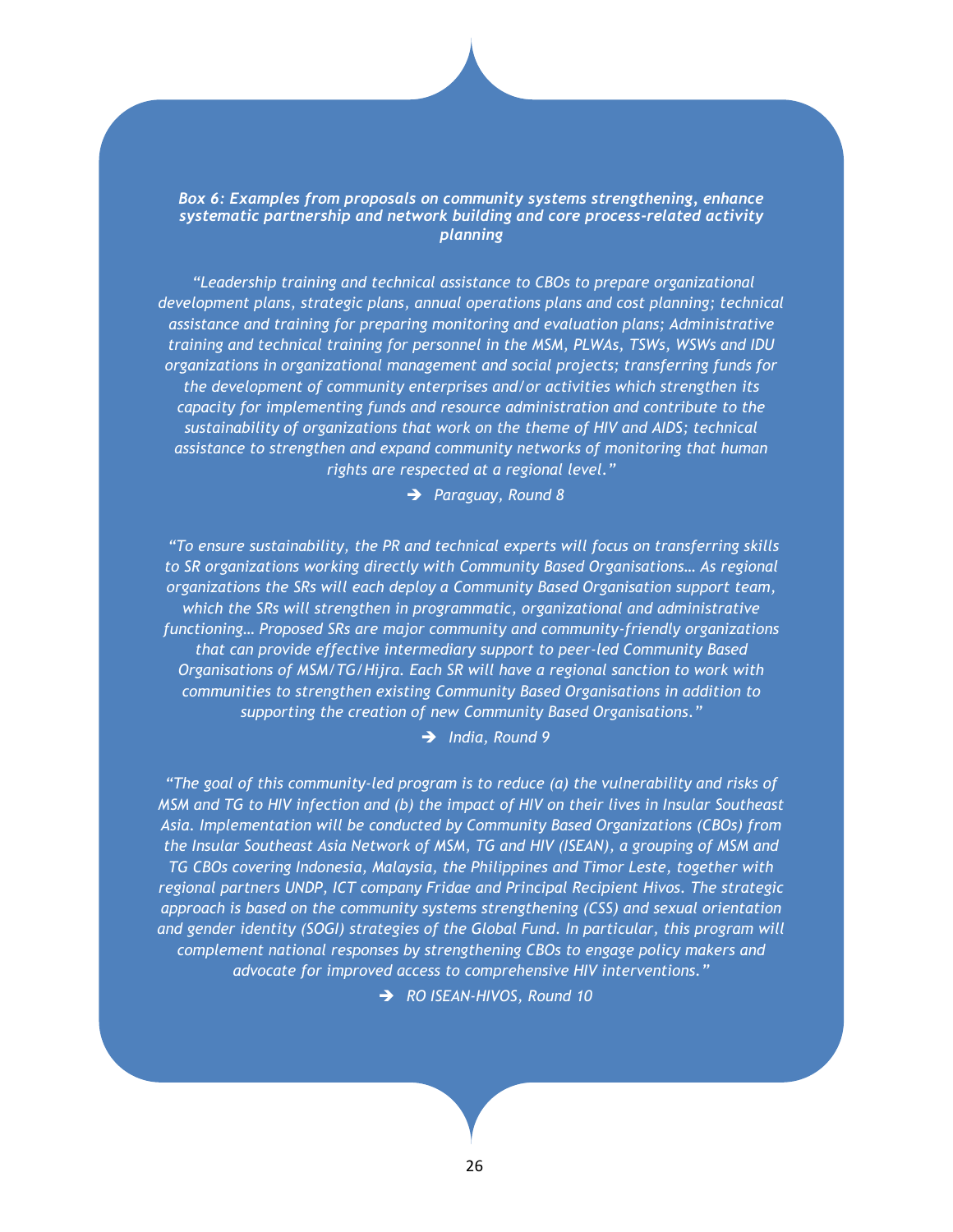## <span id="page-26-0"></span>**5. Analysis of trends in Round 10 Dedicated Most at Risk Populations Reserve**

In Round 10 a dedicated reserve was introduced for most at risk populations (MARPs Reserve), which include MSM, transgender persons, and sex workers, and people who use drugs. The TRP noted that proposals submitted to the MARPs Reserve had a stronger focus on addressing the needs of key populations<sup>7</sup>.

According to the Round 10 TRP Report some notably high quality proposals submitted in the general funding category also had a strong focus on most at risk populations. This could suggest that Round 10 applicants were made more aware by the Board"s emphasis on MARPs and that the Secretariat information notes and other funds of support offered to Round 10 applicants had been useful. This initiative most likely resulted in a better prioritization of interventions focused on those that are more at risk of being infected $8$ .

| Income Level        | Number<br>received | Number<br>recommended<br>for funding | <b>Success</b><br>Rate | 2 year upper ceiling<br>requested<br>(in million US\$) | 2-year upper<br>ceiling<br>recommended<br>(in million USS) | Value<br>Success Rate | Share of total<br>recommended 2-<br>year upper ceiling<br>of funding |
|---------------------|--------------------|--------------------------------------|------------------------|--------------------------------------------------------|------------------------------------------------------------|-----------------------|----------------------------------------------------------------------|
| Lower-middle income | 11                 | $\overline{4}$                       | 36%                    | 43                                                     | 14                                                         | 34%                   | 31%                                                                  |
| Upper-middle income | $\overline{ }$     | 5                                    | 71%                    | 28                                                     | 20                                                         | 72%                   | 43%                                                                  |
| Mixed*              | $\overline{ }$     | 3                                    | 43%                    | 33                                                     | 12                                                         | 37%                   | 26%                                                                  |
| Total               | 25                 | 12                                   | 48%                    | 104                                                    | 47                                                         | 45%                   | 100%                                                                 |

#### **Table 3: Summary of recommendations related to Most at Risk Populations funding requests <sup>9</sup>**

\* Refers to Multi-Country and Regional Organization applicants which include countries of different World Bank income classifications.

The TRP recommended the MARPs Reserve to be reviewed by the Global Fund Board for replication and possible expansion in future discussions of access to funding policies.

There was a marginally higher overall funding success rate of MARPs Reserve proposals compared to general pool HIV ones in Round 10. The TRP recommended 12 out of 25 proposals submitted under the MARPS Reserve - a success rate of 48 percent - compared to a 38 percent success rate within the general HIV proposals $^{10}$ .

<sup>9</sup> Ibid.

<sup>8</sup> Ibid.

 $\ddot{\phantom{a}}$ 7 Report of the Technical Review Panel and The Secretariat on Round 10 proposals. [http://www.theglobalfund.org/documents/board/22/BM22\\_13TRPRound10\\_Report\\_en.pdf](http://www.theglobalfund.org/documents/board/22/BM22_13TRPRound10_Report_en.pdf)

<sup>&</sup>lt;sup>8</sup> Ibid.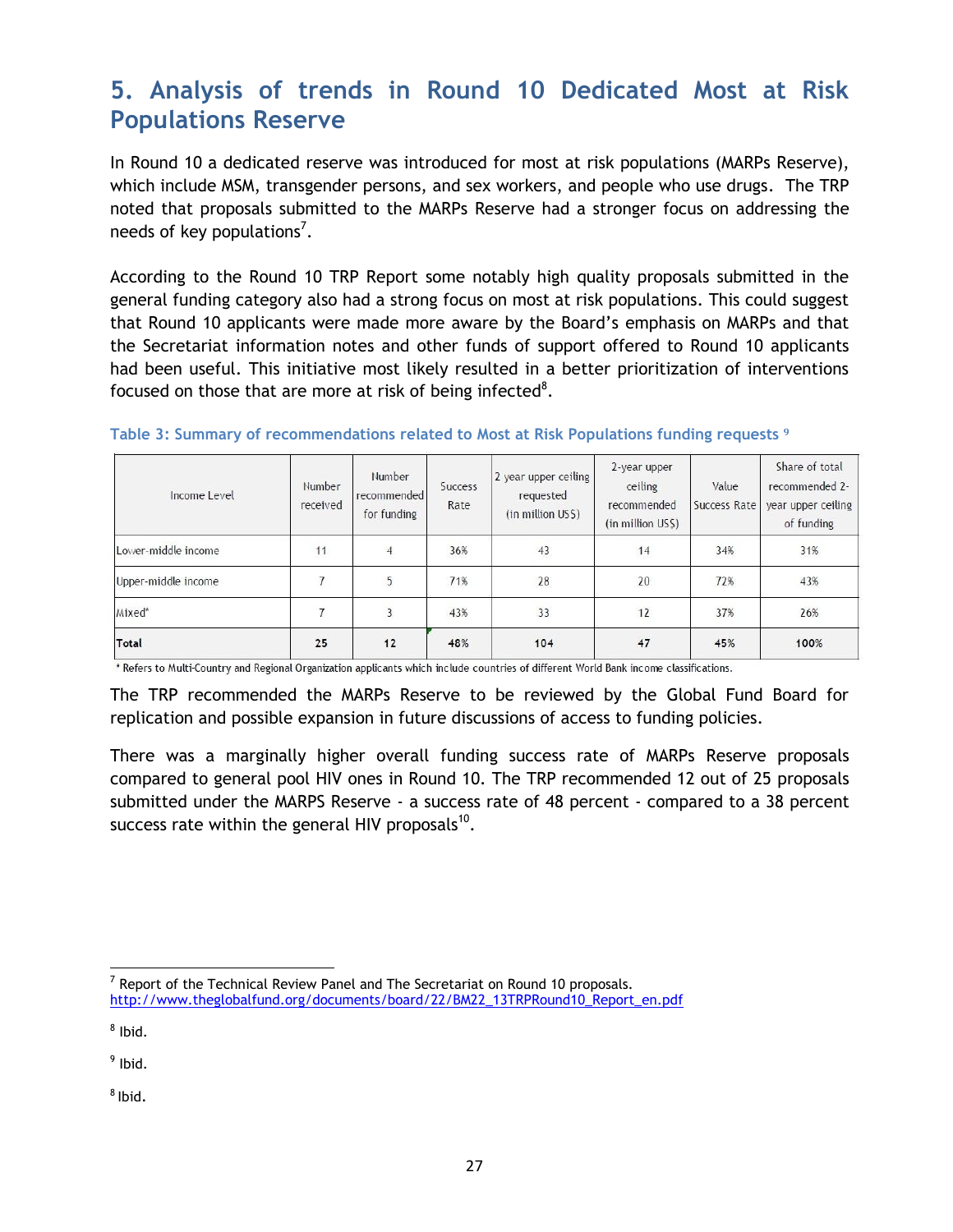

**Figure 9: Proportion of MARPs channel and general HIV proposals including at least one activity related to prevention, care and support, treatment, or stigma/rights promotion: by round, by funding status**

The above chart compares the ways in which three key population groups were addressed in proposals submitted through the dedicated MARPs reserve funding channel and HIV proposals submitted for funding through regular funding pool.

When compared to Round 10 general HIV proposals, MARPs Reserve proposals contained 9 percent more activities related to prevention, care and support, and to addressing stigma.

Among funded proposals, there were 50 percent more general HIV proposals than MARPs ones that contained treatment activities. Some of the underlying reasons for this could be the cost of antiretroviral treatment combined with the US\$ 12 million funding cap applied to proposals applying through the MARPS Reserve. It should also be noted that some MARPs proposals that included treatment related activities often referred to treatment of sexually transmitted infections.

The proportion of funded MARPs Reserve proposals that included at least one populationtargeted activity related to HIV prevention significantly exceeded the proportion of funded proposals in the general funding pool (95 percent and 55 percent, respectively).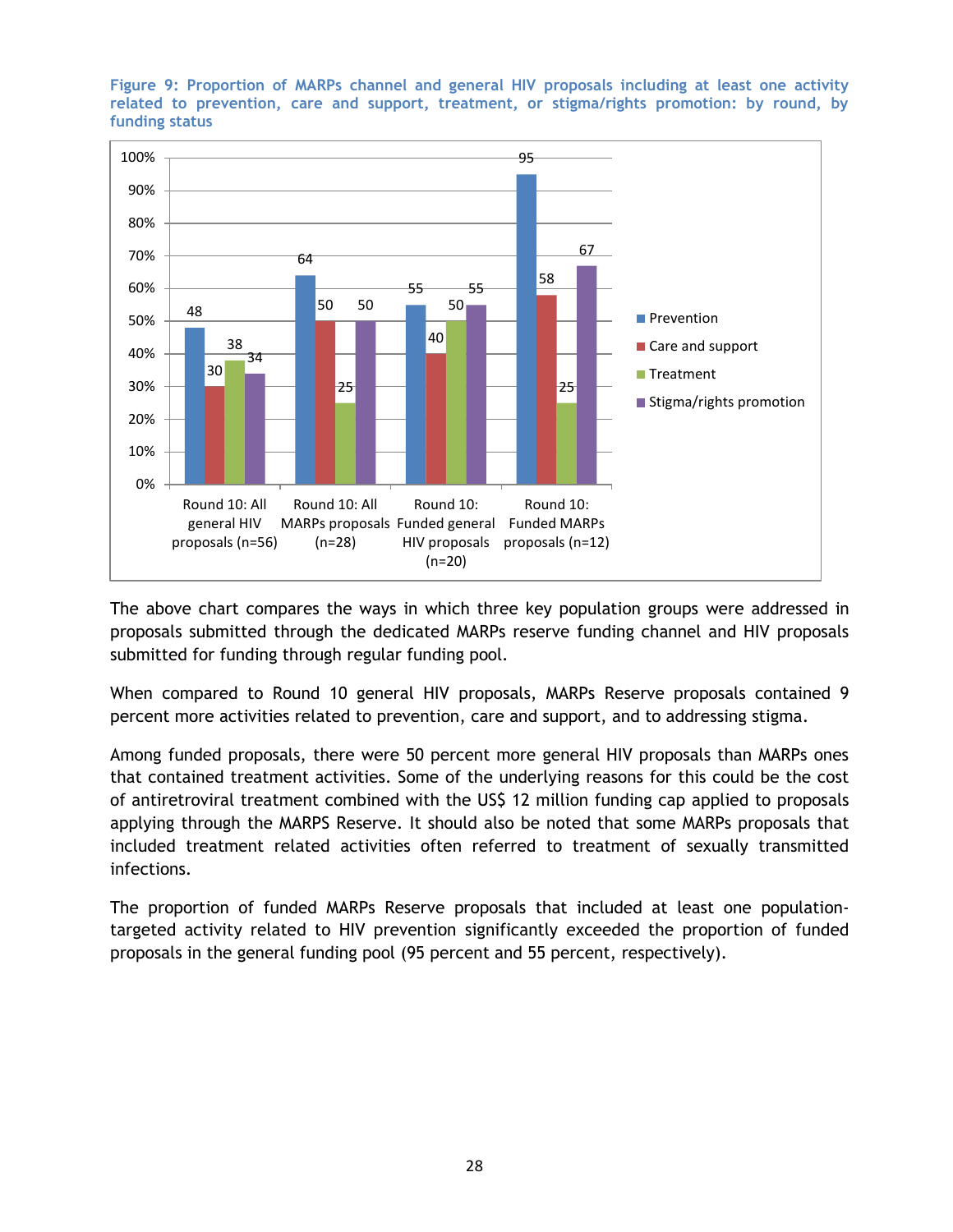## <span id="page-28-0"></span>**6. Discussion and Recommendations**

The data from this analysis reveals that Global Fund applicants demonstrated a broad range of commitments to addressing the needs of MSM, transgender people and sex workers in Rounds 8, 9 and 10. It also suggests that Global Fund grant applicants are broadly aware that the response to an epidemic that disproportionately affects marginalized populations must have a correspondingly proportionate programmatic response. Despite these encouraging trends the Global Fund mechanism has yet to realize its full potential in relation to communities of MSM, transgender people and sex workers.

This section of the report draws on key items for discussion that have emerged from this analysis and suggests recommendations for both applicants and the Secretariat.

#### <span id="page-28-1"></span>**6.1 Applicants**

 $\rightarrow$  Applicants to both the general pool and the MARPs Reserve (or similar channel) should aspire to include high impact, evidence-based interventions targeting three key populations. Combining these interventions in a way that addresses structural barriers and promotes enabling environments could further increase the chances of success at technical review.

To build an effective response to HIV, UNAIDS recommends a "know your epidemic" followed by a "know your response" approach. In the case of the former, there is often a level of epidemiological data required that may not be readily available, despite an urgent need to plan a response. The absence of prevalence data may inhibit applicants from including programmatic activities in their proposals. In analyzing funded proposals from all three rounds, it is clear that countries continue to plan programmatic activities aimed at the three key population groups even in the absence of epidemiological data. Given that comprehensive approaches in responding to HIV should include basic epidemiological data, applicants may choose to strengthen their proposals by either including activities that establish population size and prevalence or explain how this information will otherwise be collected.

- $\rightarrow$  Applicants should include more activities to strengthen or build epidemiological data for MSM, sex workers and transgender persons. Responses to HIV may require action even in the absence of epidemiological data and this should not, fundamentally, be a barrier to proposing comprehensive programmatic approaches targeting MSM, sex workers, and transgender persons – as long as the research is built into the initial phase of grant implementation.
- $\rightarrow$  Given the dynamic nature of populations and epidemics, applicants may also consider using a "both/and" option whereby they reference existing data to make their case for interventions but also include activities to strengthen reliable epidemiological data during grant implementation.

Global Fund applicants have included activities related to community systems strengthening to enhance the systematic partnerships and network building and strengthen the core processes of community-based organizations. While there are activities related to community systems included in all three rounds, only few identify areas in which to build core capacities of community-based organizations.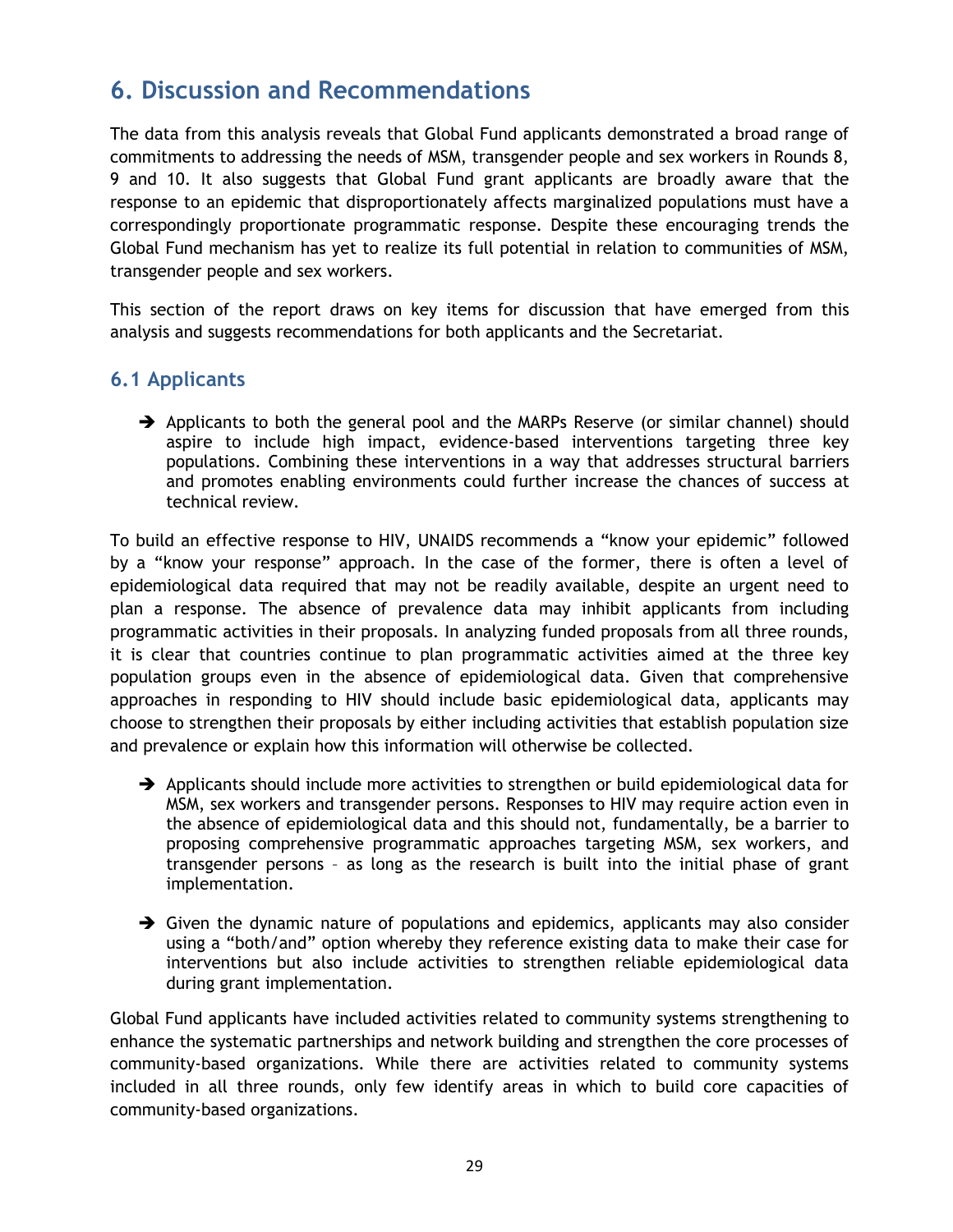There are linkages between strong community systems and improved health outcomes. The Global Fund puts an emphasis on routinely including financing for strengthened community systems.

 $\rightarrow$  Applicants have greater opportunities for access to funding by including dedicated, budgeted activities that address community systems strengthening targeting MSM, sex workers, or transgender persons.

In many countries there is still a widespread institutional discrimination and stigmatization of most at risk populations whether homosexuality, sex work and sex change are criminalized or not. MSM, sex workers and transgender persons are influenced by multiple forms of discrimination and marginalization at individual level through harmful stereotypes and individual violence. However, there is also discrimination at the structural level in terms of repressive laws and policies.

 $\rightarrow$  When planning a service delivery package of activities applicants should include appropriate and relevant emphasis on the social and political environments to increase access and equity to health and social benefits for MSM, sex workers and transgender persons.

When making funding decisions, the TRP takes into serious consideration the quality of interventions targeting MSM, sex workers and transgender people in both, general pool HIV proposals, as well as within MARPs Reserve proposals.

 $\rightarrow$  MSM, sex workers and transgender people exist in all countries of the world. While the Global Fund has made efforts in recent years to ensure that concentrated epidemics and epidemics in middle income countries can be funded it does not mean that these populations should be overlooked in low income countries or in countries with generalized epidemics.

#### <span id="page-29-0"></span>**6.2 Secretariat**

There are new opportunities at the Secretariat level to engage with partners from civil society, communities, technical partners, and to improve the timely availability of technical support and the internal processes that can ensure more resources address the HIV needs of MSM, sex workers and transgender people. The TRP has included new members in recent rounds with specific cross-cutting experience and this has strengthened its capacity to direct recommendations based on the evidence presented by applicants on the needs of MSM, transgender persons and sex workers.

- $\rightarrow$  As a part of the ongoing reform process the Secretariat can do more to support grant partners by developing an enhanced application process that gives specific guidance to include elements related to the target populations.
- $\rightarrow$  The Secretariat should continue to build and enhance the capacity of the TRP related to the target populations and share lessons from previous funding rounds including models of good practice.

There have been increases in planning targeted interventions for transgender people between Rounds 8, 9, and 10, as well as increases in representation by transgender persons on CCMs.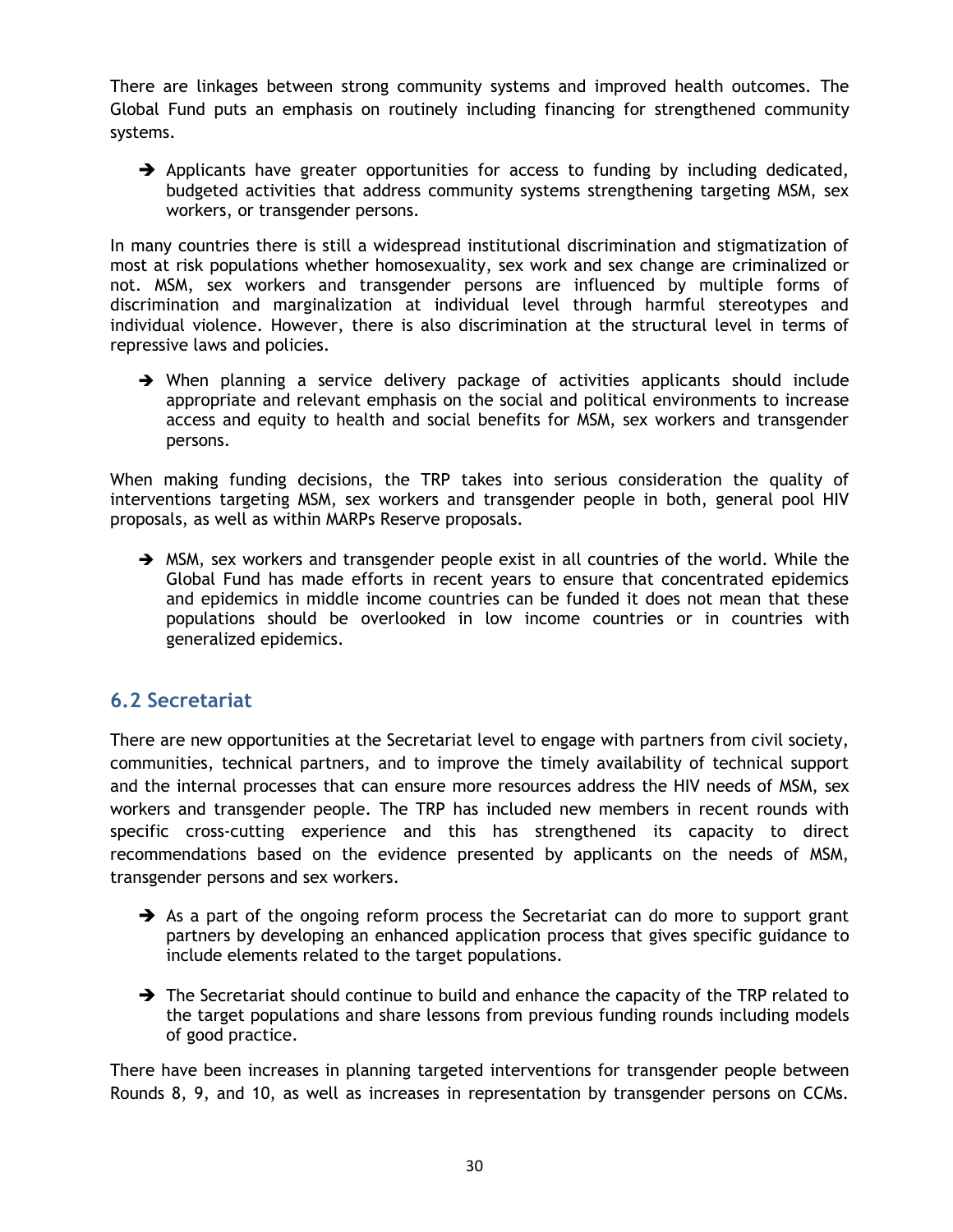However, there are still major challenges in addressing the health needs of transgender people.

 $\rightarrow$  Despite stronger attention given to all three key population groups between Rounds 8, 9 and 10 there are significant gaps related to both reliable data and programmatic activity for transgender people. The Secretariat should engage with all partners, and especially with networks of transgender people, to elaborate strategies to address these gaps.

Community system strengthening (CSS) is a priority focus within the Global Fund partnership.

<span id="page-30-0"></span>All partners working with the target populations should be encouraged by the Secretariat to include activities in grant proposals that strengthen both the core processes of community organizations and the systems that enhance local level partnerships. As indicated by the content of proposals recommended for funding in Rounds 9 and 10, there is considerable attention given by the TRP to proposals that go beyond the "business as usual".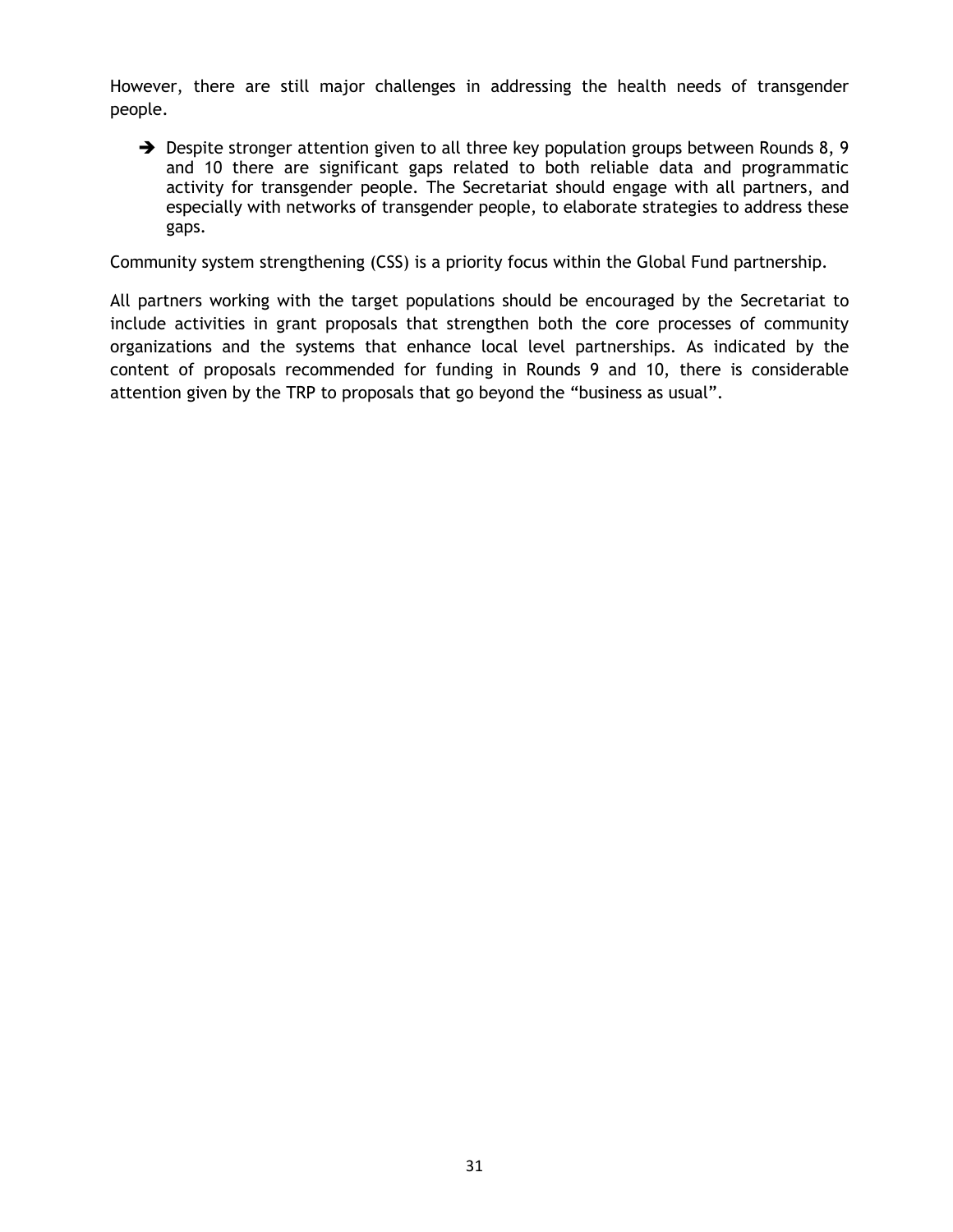# **7. Annexes**

# **Annex 1: Definitions of Variables Used in Analysis**

| <b>High-level Element</b>              | <b>Specific Variable</b>                                                                                                                                                      |  |  |  |  |
|----------------------------------------|-------------------------------------------------------------------------------------------------------------------------------------------------------------------------------|--|--|--|--|
| 1. Participation and<br>Representation | 1.1 Sector representation by groups clearly working with any or all of<br>the three key populations                                                                           |  |  |  |  |
|                                        | 1.2 Openly identified member present on CCM from one of the three<br>key population groups                                                                                    |  |  |  |  |
|                                        | 1.3 Presence of academic or programming expertise on CCM with<br>experience around issues related to any or all of the three key<br>population groups                         |  |  |  |  |
| 2. Improving the Evidence Base         | 2.1 Reports population size statistical data and/or activities on any or all<br>of the three key population groups                                                            |  |  |  |  |
|                                        | 2.2 Reports HIV prevalence statistical data and / or activities on any or<br>all of the three key population groups                                                           |  |  |  |  |
|                                        | 2.3 Plans to include behavioral trend activities on any or all of the three<br>key population groups                                                                          |  |  |  |  |
|                                        | 3.1 Inclusion of prevention activities targeting any or all of the three key<br>population groups                                                                             |  |  |  |  |
|                                        | 3.2 Inclusion of specific care and support activities targeting any or all of<br>the three key population groups                                                              |  |  |  |  |
|                                        | 3.3 Inclusion of specific treatment activities targeting any or all of the<br>three key population groups                                                                     |  |  |  |  |
| <b>3. Service Delivery</b>             | 3.4 Inclusion of at least one activity that addresses stigma and<br>discrimination and/or promote rights targeting any or all of the three<br>key population groups           |  |  |  |  |
|                                        | 3.5 Inclusion of at least one activity in proposals dedicated to improving<br>legal frameworks and freedoms targeting any or all of the three key<br>population groups        |  |  |  |  |
|                                        | 3.6 Inclusion of at least one element to enhance systematic partnership<br>and network building at the local level targeting any or all of the three<br>key population groups |  |  |  |  |
|                                        | 3.7 Inclusion of at least one element to build capacity of the core<br>processes of community-based organizations targeting any or all of the<br>three key population groups  |  |  |  |  |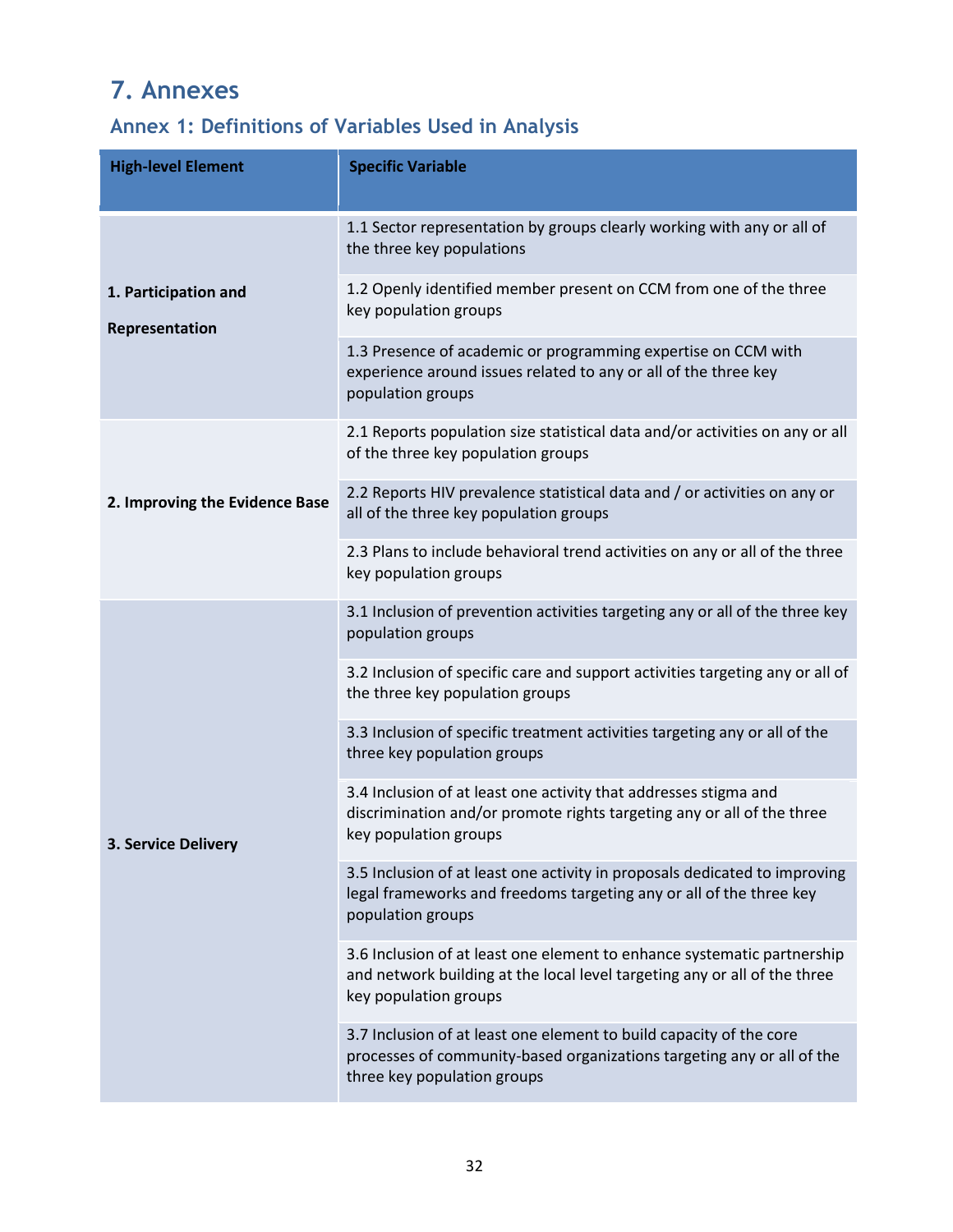## **Annex 2: Breakdown of HIV Proposals Included in Analysis: by Funding Mechanism**

| <b>Type of Applicant</b>                        | <b>Funding</b><br><b>Recommendation</b> | <b>ROUND 8</b>          | <b>ROUND 9</b>  | <b>ROUND 10</b> |
|-------------------------------------------------|-----------------------------------------|-------------------------|-----------------|-----------------|
| <b>Country Coordinating</b><br>Mechanism (CCM)  | <b>Funded</b>                           | 30                      | 26              | 27              |
|                                                 | <b>Non Funded</b>                       | 39                      | 41              | 43              |
|                                                 | <b>Sub Total</b>                        | 69                      | 67              | 70              |
| <b>Regional Coordinating</b><br>Mechanism (RCM) | Funded                                  | $\mathbf 0$             | 1               | $\mathbf 0$     |
|                                                 | <b>Non Funded</b>                       | $\overline{2}$          | $\overline{2}$  | $\overline{2}$  |
|                                                 | <b>Sub Total</b>                        | $\overline{2}$          | $\overline{3}$  | $\overline{2}$  |
| Non-CCM                                         | <b>Funded</b>                           | $\mathbf{1}$            | $\mathbf 0$     | $\mathbf 0$     |
|                                                 | <b>Non Funded</b>                       | $\mathbf{2}$            | $\mathbf{1}$    | $\mathbf 0$     |
|                                                 | <b>Sub Total</b>                        | $\overline{\mathbf{3}}$ | $\mathbf{1}$    | $\mathbf 0$     |
| <b>Regional Organization</b><br>(RO)            | <b>Funded</b>                           | $\mathbf 0$             | $\overline{3}$  | 5               |
|                                                 | <b>Non Funded</b>                       | $\overline{7}$          | $5\overline{)}$ | $6\phantom{a}$  |
|                                                 | Sub Total                               | $\overline{7}$          | 8               | 11              |
| Sub-CCM                                         | <b>Funded</b>                           | $\mathbf 0$             | $\mathbf 0$     | $\bf{0}$        |
|                                                 | <b>Non Funded</b>                       | $2^{1}$                 | $\mathbf{1}$    | $\mathbf{1}$    |
|                                                 | <b>Sub Total</b>                        | $\overline{2}$          | $\mathbf{1}$    | $\mathbf{1}$    |
| <b>Total Funded</b>                             |                                         | 31                      | 30              | 32              |
| <b>Grand Total</b>                              |                                         | 83                      | 80              | 84              |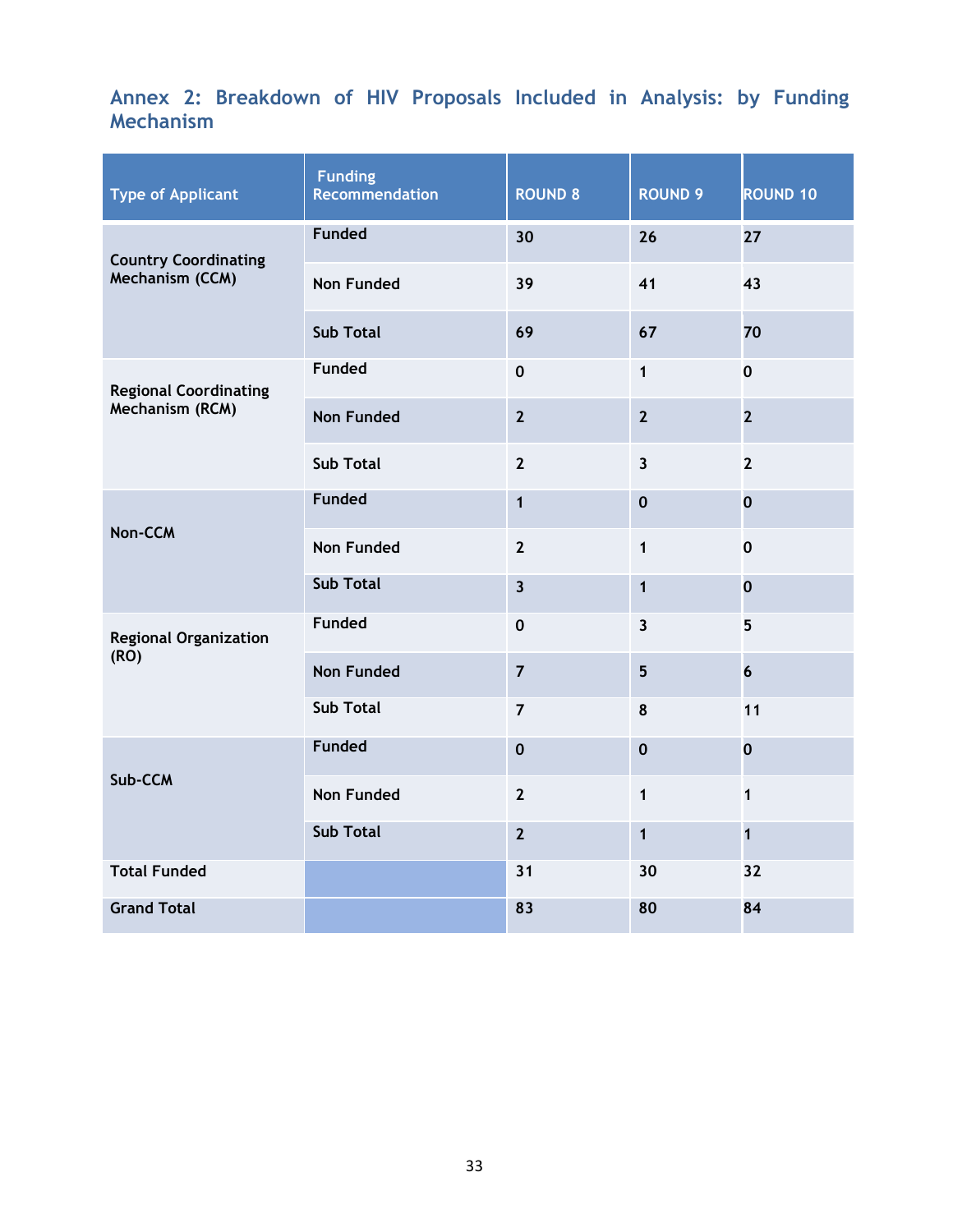### **Annex 3**

Number of Round 8 HIV proposals included in analysis with the breakdown of funded proposals (n31): by SRP determination, by TRP funding recommendation, by region



Number of Round 9 HIV proposals included in analysis with the breakdown of funded proposals (n=30): by SRP determination, by TRP funding recommendation, by region

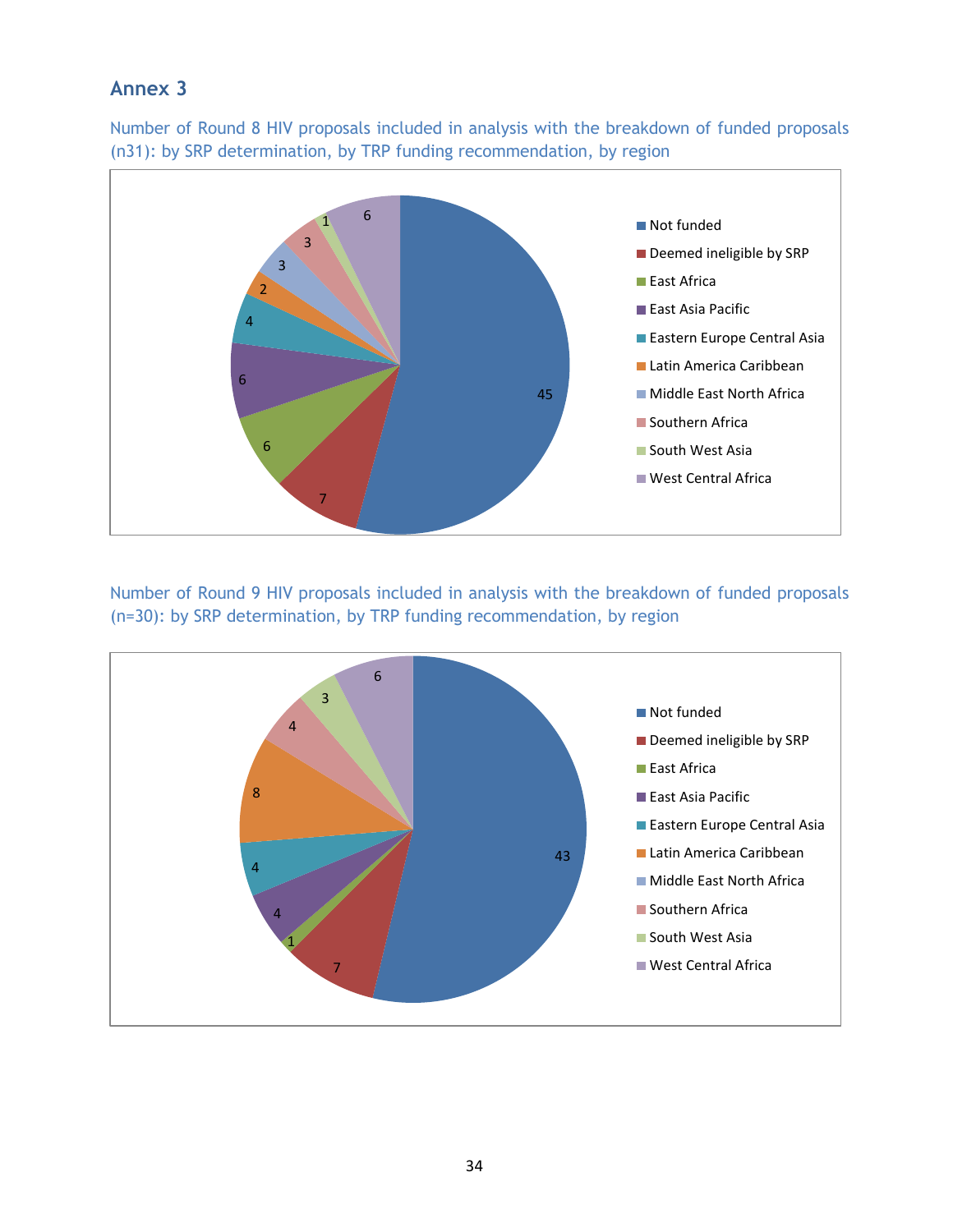Number of Round 10 HIV proposals included in analysis with the breakdown of funded proposals (n=32): by SRP determination, by TRP funding recommendation, by region

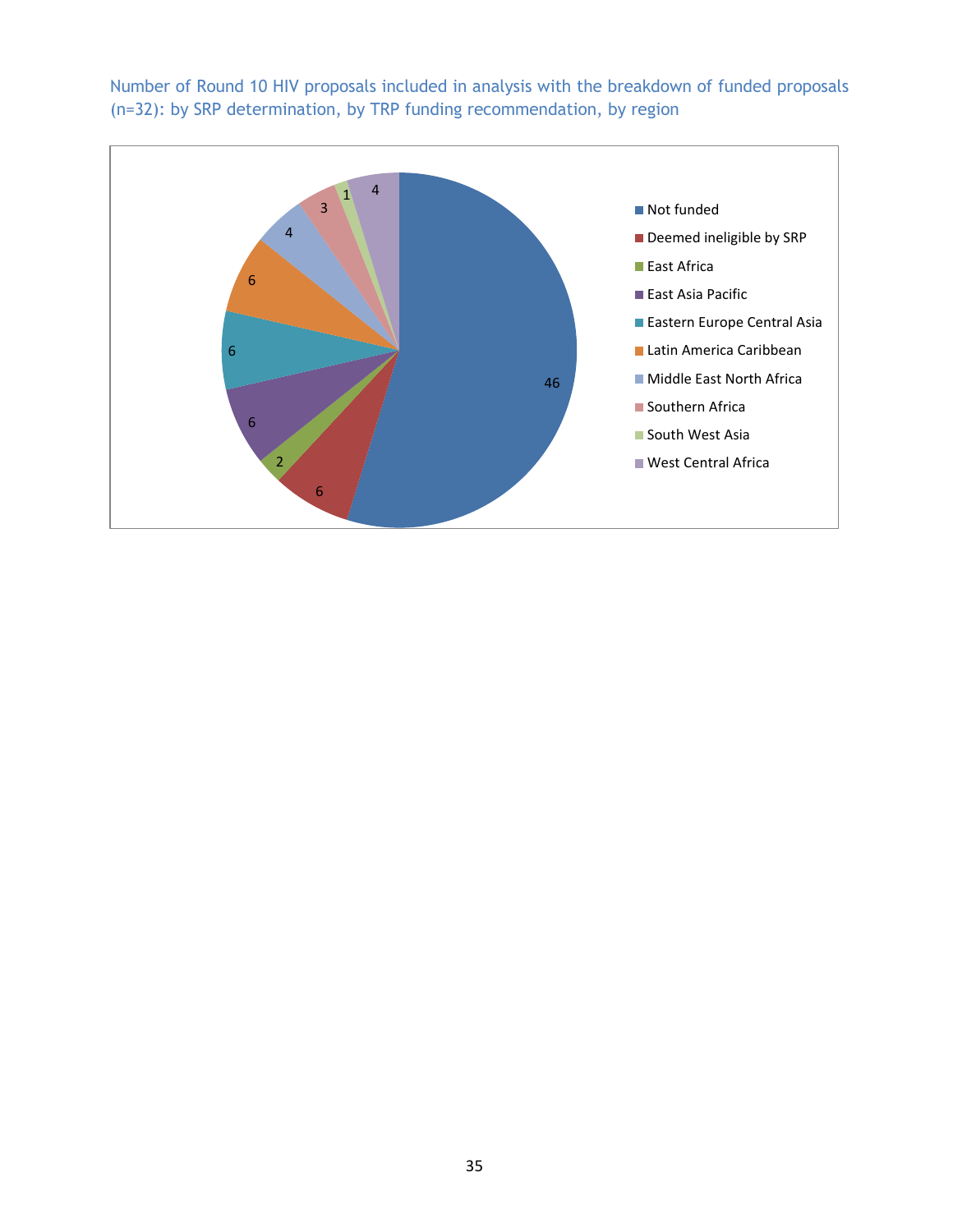### **Annex 4**

Proportion (percent) of proposals including pre-established population size data compared with proportion of proposals including activities to establish population size data: by round, population group funding status.

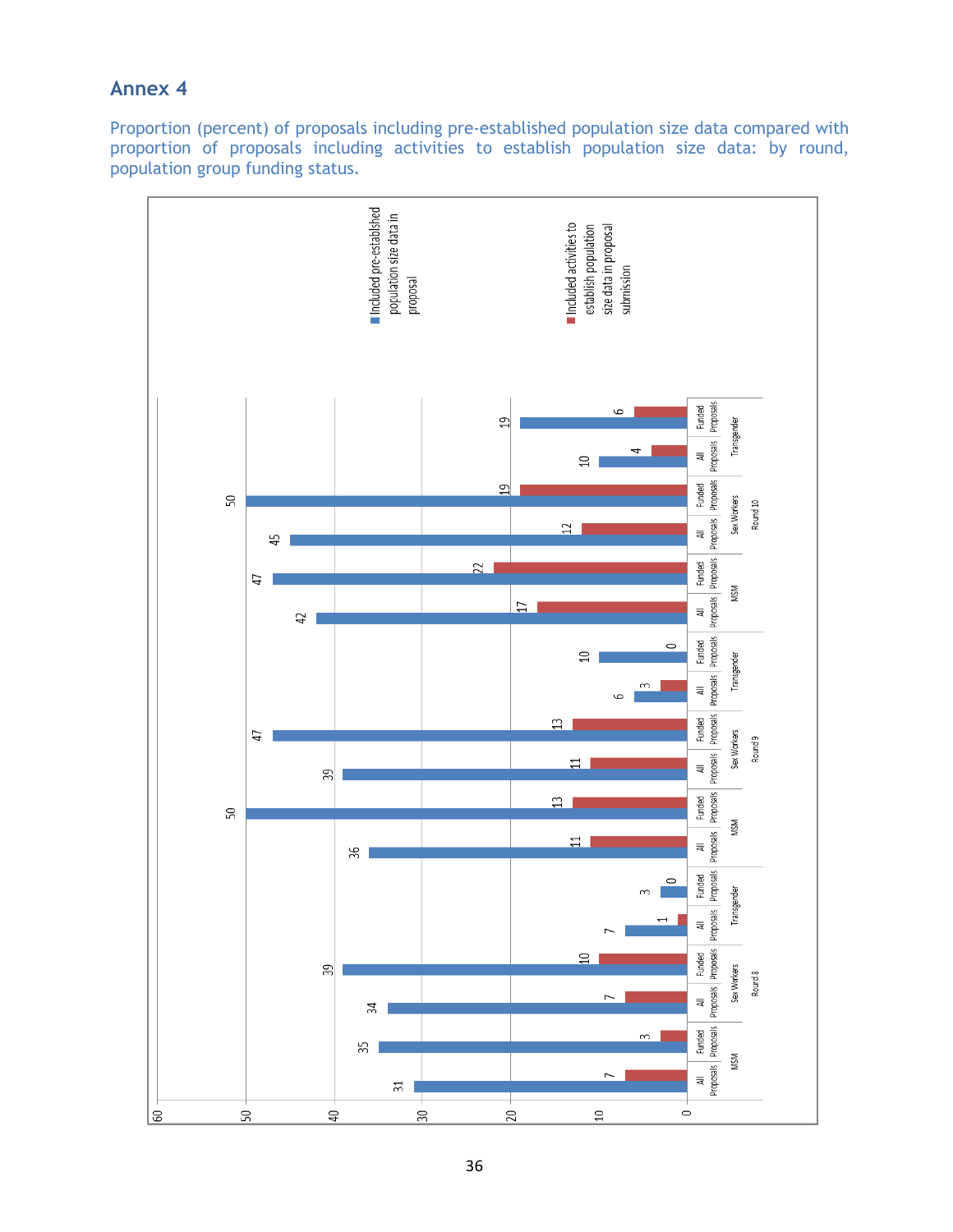### **Annex 5**

Proportion (percent) of proposals including pre-established prevalence data compared with proportion of proposals including activities to establish prevalence data: by round, population group funding status.